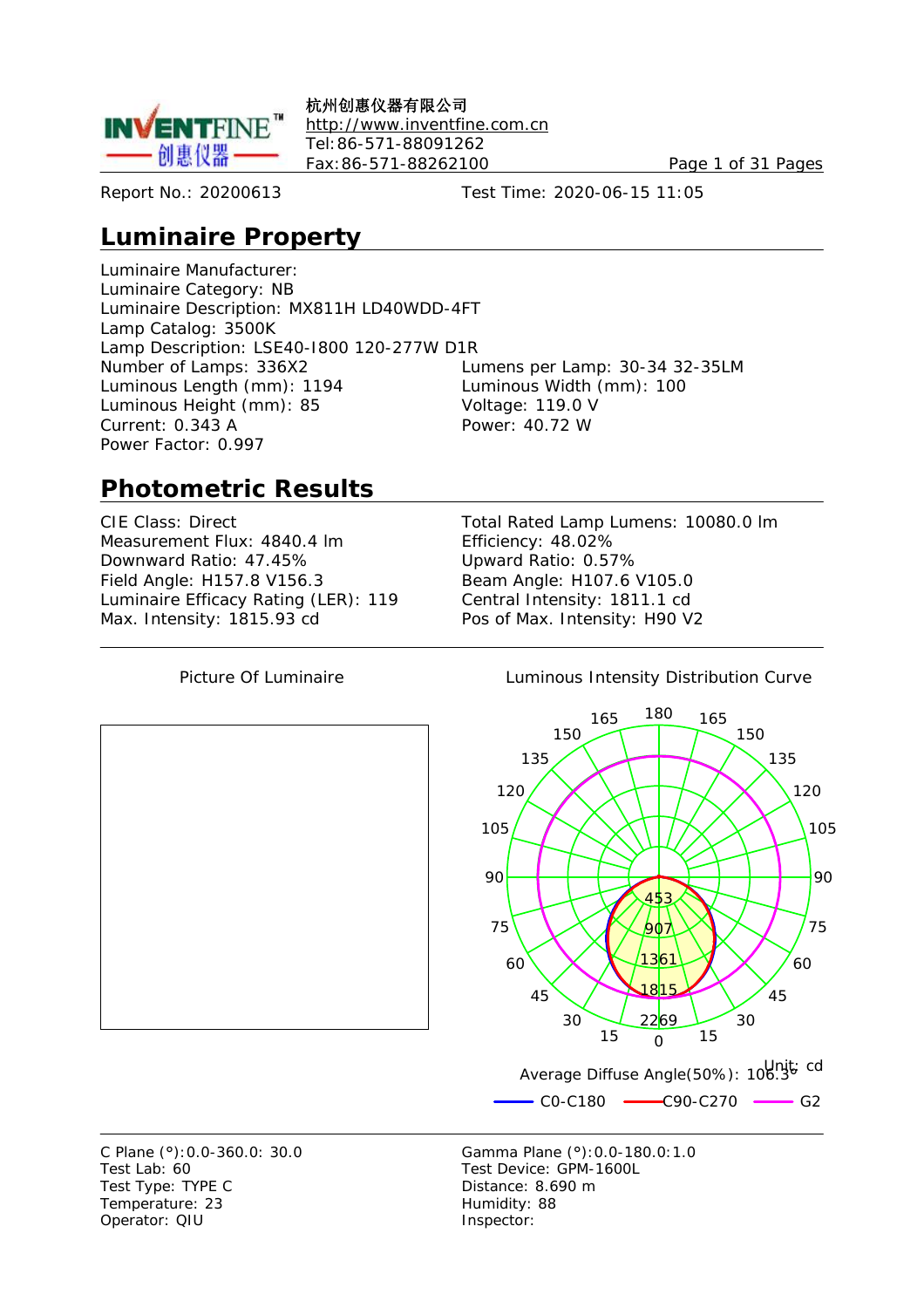

杭州创惠仪器有限公司 <http://www.inventfine.com.cn> Tel:86-571-88091262 Fax:86-571-88262100 Page 2 of 31 Pages

# **Luminous Intensity Distribution Curve**



Test Type: TYPE C<br>
Temperature: 23<br>
Temperature: 23<br>
Distance: 8.690 m Temperature: 23 Operator: QIU Inspector: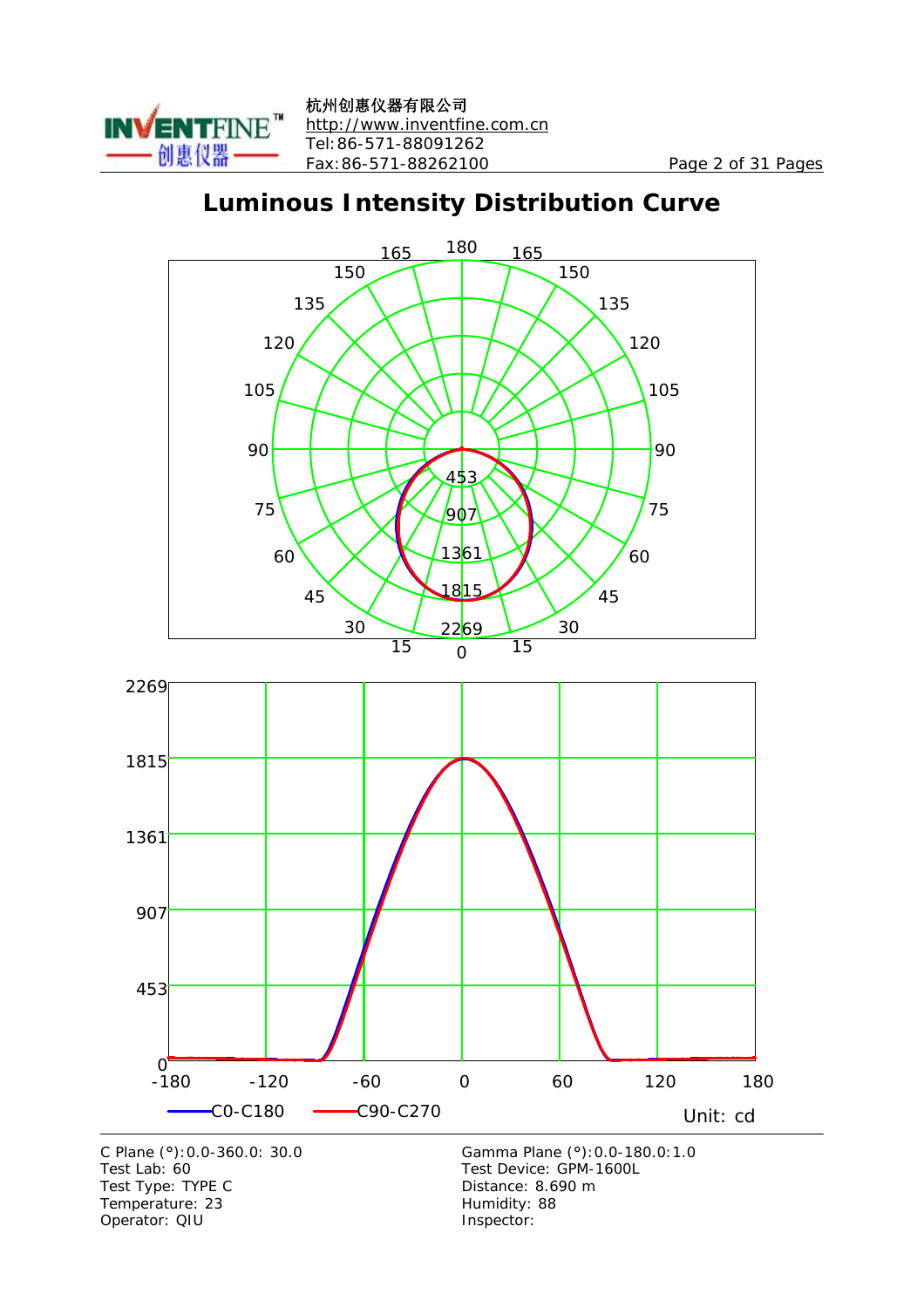

# **Luminous Intensity Distribution Curve(cd/klm)**



Test Type: TYPE C Distance: 8.690 m Temperature: 23 Humidity: 88 Operator: QIU Inspector: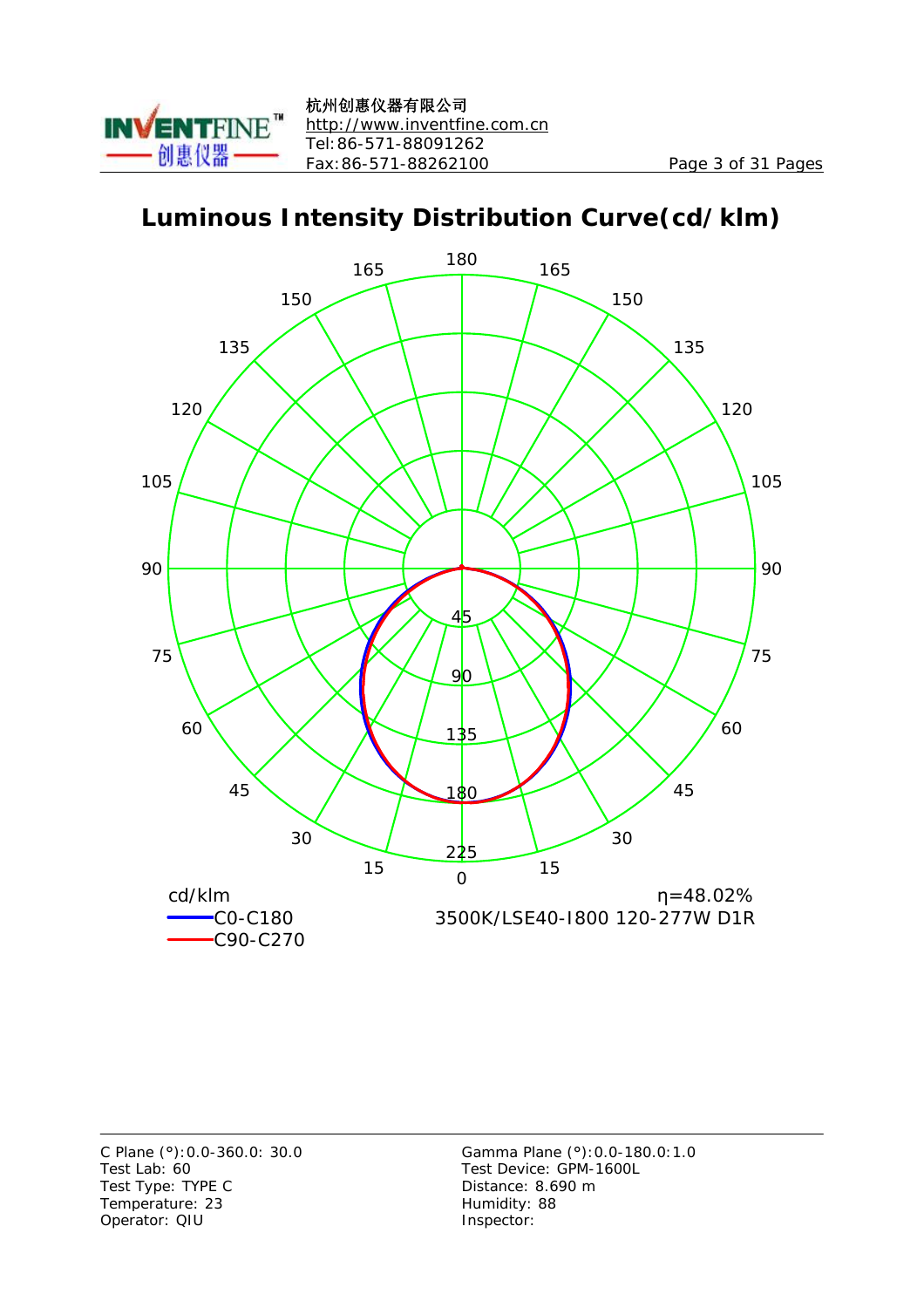

# **Coefficients Of Utilization - Zonal Cavity Method**

| RC.        | 0.8              | 0.8 | 0.8           | 0.8 | 0.7 |                                                                                             | 0.7 0.7 | 0.7 | 0.5        | $\vert 0.5 \vert$ | 0.5 | 0.3 | 0.3 | 0.3 | 0.1           | 0.11    | 0.1 | 0  |
|------------|------------------|-----|---------------|-----|-----|---------------------------------------------------------------------------------------------|---------|-----|------------|-------------------|-----|-----|-----|-----|---------------|---------|-----|----|
| <b>RW</b>  | 0.7 <sub>1</sub> |     | $0.5$ 0.3 0.1 |     | 0.7 | $\vert 0.5 \vert 0.3 \vert 0.1 \vert 0.5 \vert 0.3 \vert 0.1 \vert 0.5 \vert 0.3 \vert 0.1$ |         |     |            |                   |     |     |     |     | $0.5^{\circ}$ | 0.3 0.1 |     | 0  |
| <b>RCR</b> |                  |     |               |     |     |                                                                                             |         |     | $RF = 0.2$ |                   |     |     |     |     |               |         |     |    |
| 0          | 57               | 57  | 57            | 57  | 56  | 56                                                                                          | 56      | 56  | 53         | 53                | 53  | 51  | 51  | 51  | 48            | 48      | 48  | 47 |
| 1          | 52               | 50  | 48            | 46  | 51  | 49                                                                                          | 47      | 46  | 47         | 45                | 44  | 45  | 44  | 43  | 43            | 42      | 41  | 40 |
| 2          | 48               | 44  | 41            | 38  | 46  | 43                                                                                          | 40      | 37  | 41         | 39                | 36  | 39  | 37  | 36  | 38            | 36      | 35  | 34 |
| 3          | 43               | 39  | 35            | 32  | 42  | 38                                                                                          | 34      | 31  | 36         | 33                | 31  | 35  | 32  | 30  | 34            | 31      | 30  | 28 |
| 4          | 40               | 34  | 30            | 27  | 39  | 34                                                                                          | 30      | 27  | 32         | 29                | 26  | 31  | 28  | 26  | 30            | 27      | 25  | 24 |
| 5          | 37               | 31  | 26            | 23  | 36  | 30                                                                                          | 26      | 23  | 29         | 25                | 23  | 28  | 25  | 22  | 27            | 24      | 22  | 21 |
| 6          | 34               | 28  | 23            | 20  | 33  | 27                                                                                          | 23      | 20  | 26         | 23                | 20  | 25  | 22  | 20  | 25            | 22      | 20  | 19 |
| 7          | 31               | 25  | 21            | 18  | 31  | 25                                                                                          | 21      | 18  | 24         | 20                | 18  | 23  | 20  | 18  | 22            | 20      | 17  | 16 |
| 8          | 29               | 23  | 19            | 16  | 29  | 23                                                                                          | 19      | 16  | 22         | 18                | 16  | 21  | 18  | 16  | 21            | 18      | 16  | 15 |
| 9          | 27               | 21  | 17            | 14  | 27  | 21                                                                                          | 17      | 14  | 20         | 17                | 14  | 20  | 16  | 14  | 19            | 16      | 14  | 13 |
| 10         | 26               | 19  | 16            | 13  | 25  | 19                                                                                          | 16      | 13  | 19         | 15                | 13  | 18  | 15  | 13  | 18            | 15      | 13  | 12 |

Spacing Criteria (0-180): 1.22 Spacing Criteria (90-270): 1.20 Spacing Criteria (Diagonal): 1.33



Test Lab: 60 Test Device: GPM-1600L Test Type: TYPE C Distance: 8.690 m Temperature: 23 Humidity: 88 Operator: QIU inspector: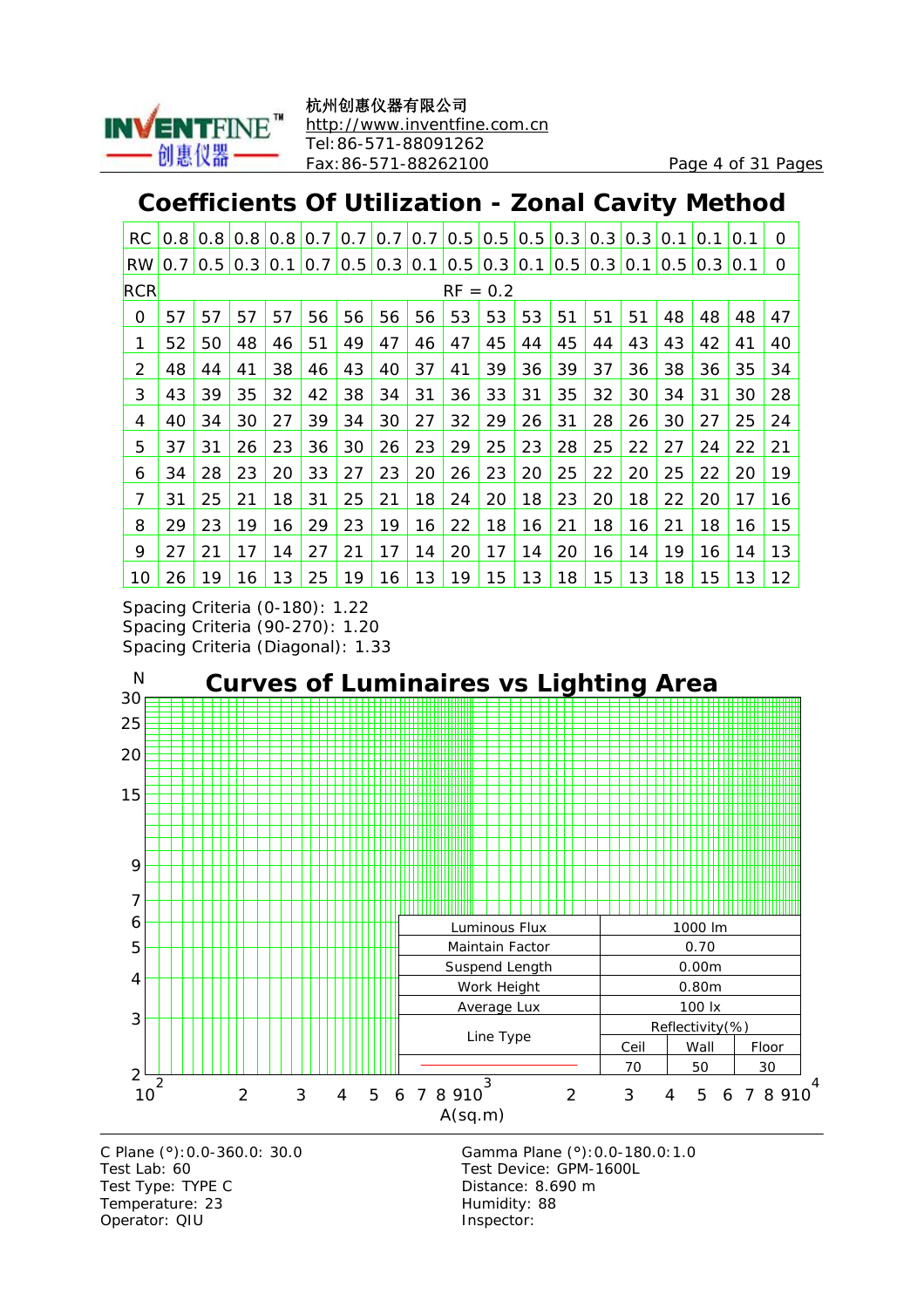

# **Isocandela (rectangle)**



Test Lab: 60 Test Device: GPM-1600L Test Type: TYPE C Distance: 8.690 m Temperature: 23 Humidity: 88 Operator: QIU Inspector: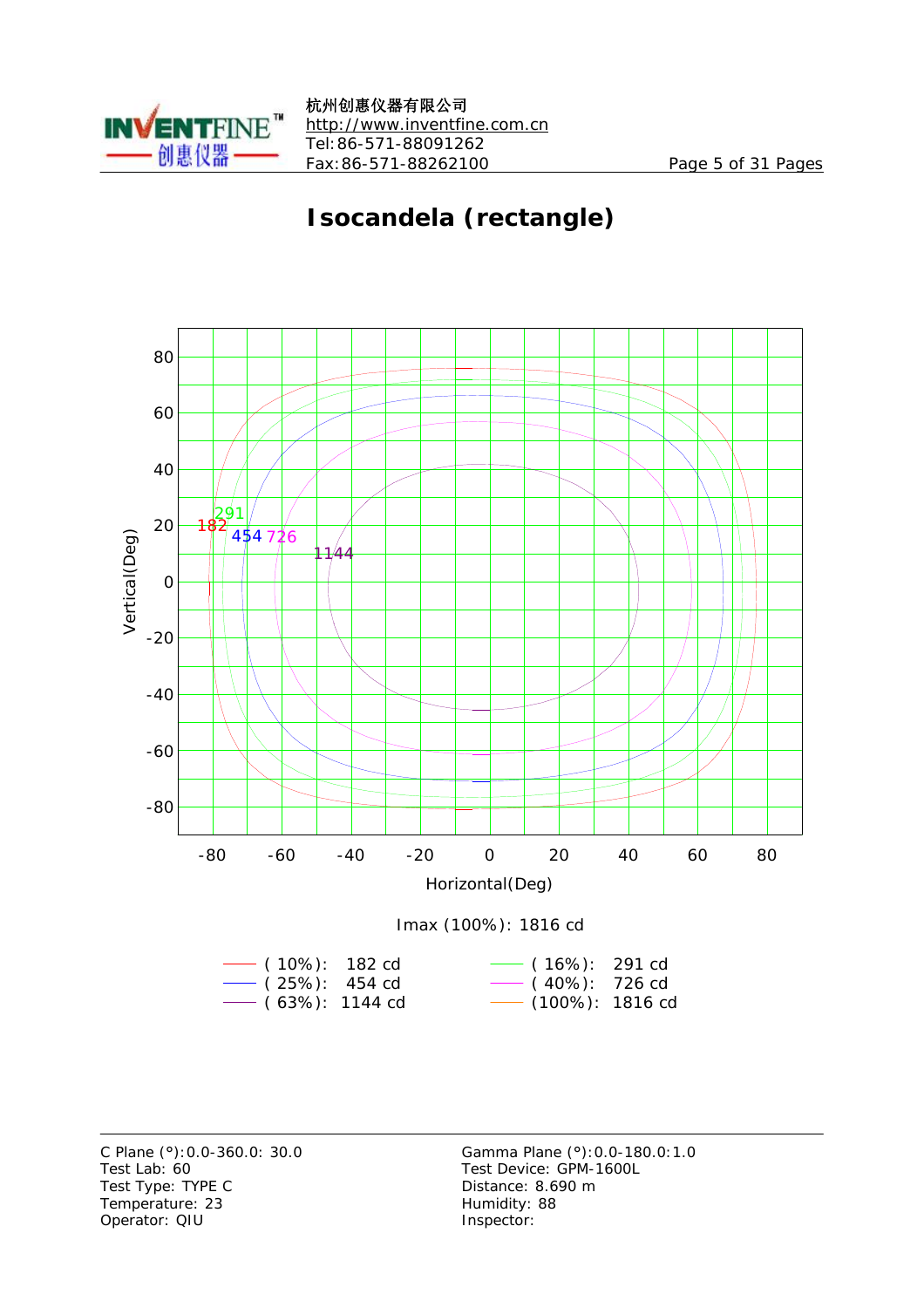

# **Isocandela (sphere)**



Imax (100%): 1816 cd

| $-$ (10%): 182 cd     | $\sim$ (16%): 291 cd |  |
|-----------------------|----------------------|--|
| $\sim$ (25%): 454 cd  | $\sim$ (40%): 726 cd |  |
| $\sim$ (63%): 1144 cd | - (100%): 1816 cd    |  |

Test Lab: 60 Test Device: GPM-1600L Test Type: TYPE C Distance: 8.690 m Temperature: 23 Humidity: 88 Operator: QIU Inspector: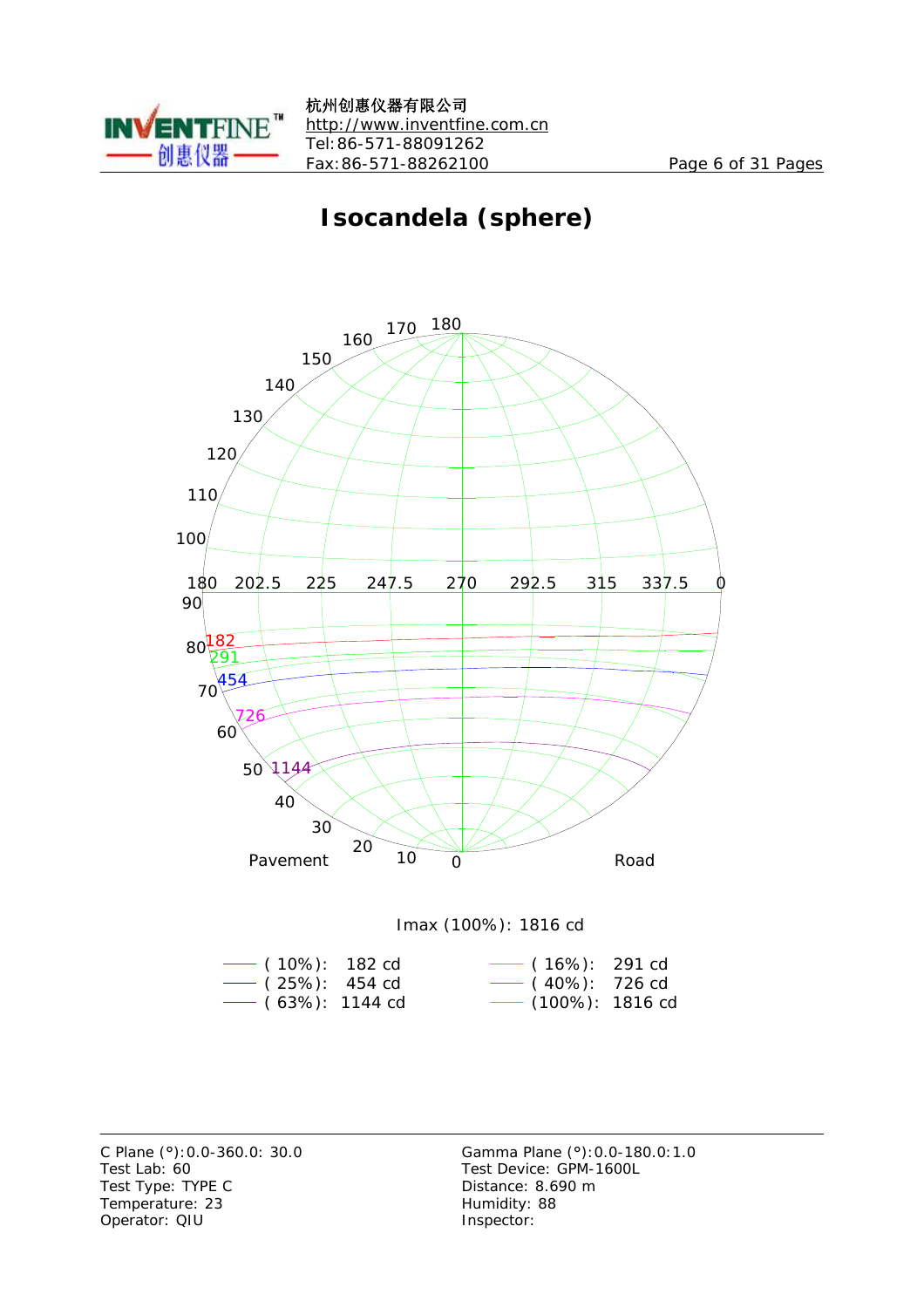



**IsoLux Plot**

Test Lab: 60 Test Device: GPM-1600L Test Type: TYPE C Distance: 8.690 m Temperature: 23 Humidity: 88 Operator: QIU Inspector: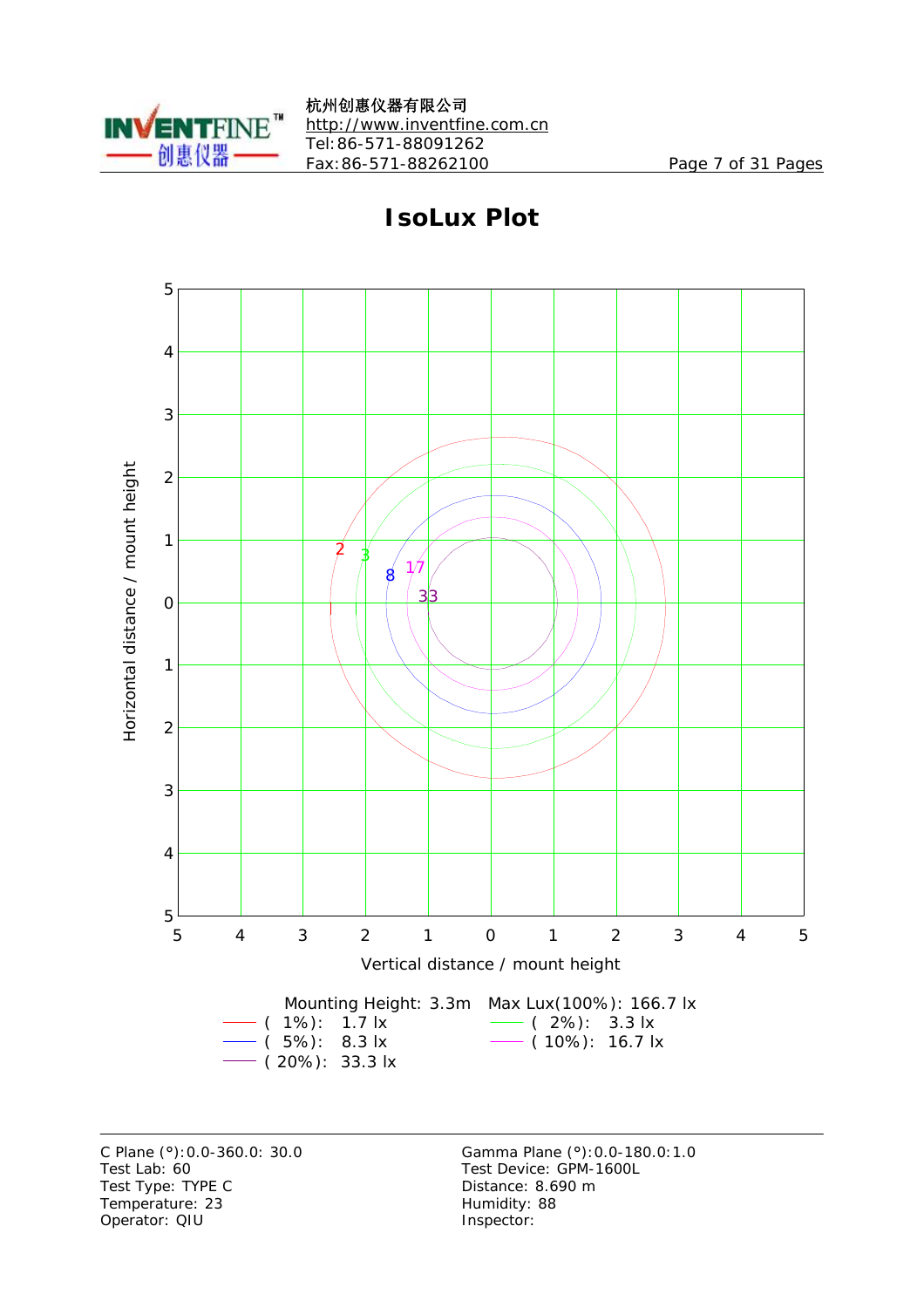



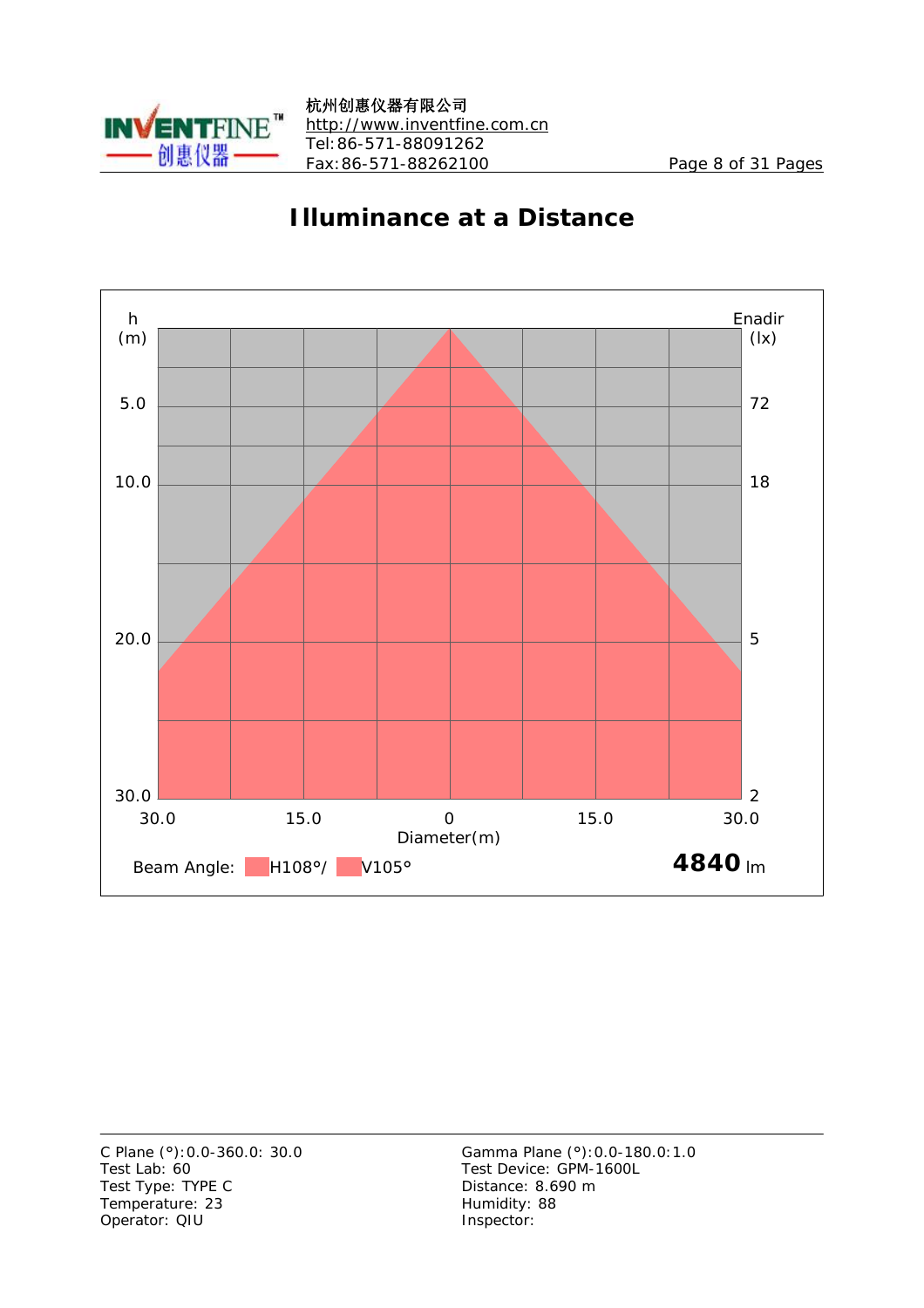

### **Vertical IsoLux Plot**



Test Lab: 60 Test Device: GPM-1600L Test Type: TYPE C Distance: 8.690 m Temperature: 23 Humidity: 88 Operator: QIU Inspector: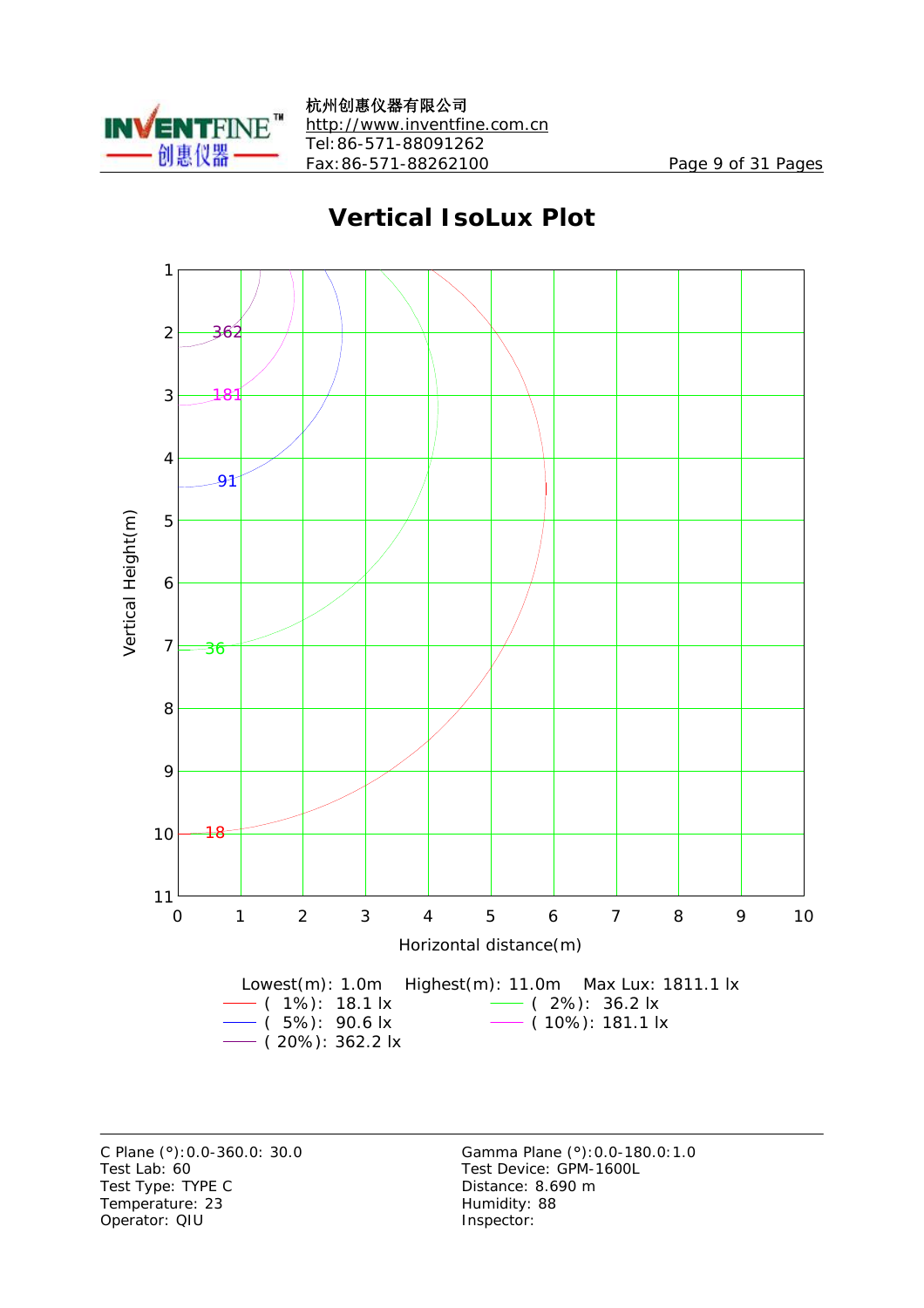杭州创惠仪器有限公司



<http://www.inventfine.com.cn> Tel:86-571-88091262

Fax:86-571-88262100 Page 10 of 31 Pages

|                   |                 |                                 | Vertical plane                  |                               |                 |                                |                                        |                                   |                                 |                                 |                     |                                 |                                           |                       |                                 |                                        |                                |                    |                                 |                                       |                   |          |
|-------------------|-----------------|---------------------------------|---------------------------------|-------------------------------|-----------------|--------------------------------|----------------------------------------|-----------------------------------|---------------------------------|---------------------------------|---------------------|---------------------------------|-------------------------------------------|-----------------------|---------------------------------|----------------------------------------|--------------------------------|--------------------|---------------------------------|---------------------------------------|-------------------|----------|
|                   | $06 -$          | Flux(E)                         | Flux(T)<br>8O                   | 80                            | $\breve{\circ}$ | 6o                             | 8g                                     | $\overline{40}$                   | δg                              | 2O                              | $\vec{0}$           | $\circ$                         | $\frac{1}{\sigma}$                        | $\overline{c}$        | $\infty$                        | $-40$                                  | ġ                              | ġ                  | 2.                              | $\overline{8}$                        | $06 -$            |          |
|                   |                 | 0.0                             | $\vec{=}$                       | o.o                           | o.o             | o.o                            | o.o                                    | $\overline{0}$                    | $\overline{0}$                  | o.1                             | $\overline{0}$ .1   | $\overline{0}$ .1               | o.1                                       | $\overline{0}$        | o.1                             | o.<br>J                                | o.o                            | $\overline{0}$     | 0.0                             | $\frac{0}{0}$                         | $\frac{0}{0}$     |          |
|                   | $\frac{6}{90}$  | ∸<br>∸<br>ä                     | ∸<br>$\infty$<br>ن              | $\overline{0}$ .1             | o.s             | о<br>б                         | 0.8                                    | ∸<br>j٧                           | ∸<br>UП                         | ∸<br>$\infty$                   | د<br>ت              | 2.0                             | $\frac{1}{6}$                             | ∸<br>$\infty$         | $\overline{9}$                  | ∸<br>ن                                 | 0.9                            | 0.6                | 0.2                             | $\overline{0}$ .1                     | $\frac{0}{0}$     |          |
|                   | $\sim$          | 62<br>$\infty$                  | 67.<br>$\infty$                 | $\overline{c}$                | 0<br>$\bullet$  | $\frac{2}{1}$                  | ω<br>نة                                | 4<br>UП                           | UТ<br>cл                        | $\mathbf{e}$<br>.<br>N          | 6.7                 | 6.9                             | ò<br>$\infty$                             | ō.<br>4               | UП<br>$\infty$                  | 4.8                                    | بە<br>$\overline{\phantom{0}}$ | N<br>cл            | $\vec{z}$                       | o.3                                   | $\frac{0}{0}$     |          |
|                   | ģ-              | 141.3                           | ∸<br>46.1                       | 0.5                           | N<br>ω          | 4.8                            | 7.4                                    | 9.7                               | $\vec{=}$<br>$\sigma$           | ∸<br>س<br>்                     | ∸<br>4.0            | ∸<br>4.<br>∔                    | ∸<br>4.2                                  | ∸<br>ω<br>C           | ∸<br>N<br>$\mathbf{v}$          | ∸<br>0.4                               | ∞<br>.<br>N                    | UТ<br>$\ddot{ }$   | 3.1                             | $\frac{1}{\circ}$                     | o.1               |          |
|                   | ġ               | 237.3                           |                                 | 0.9                           | 4.0             | $\frac{8}{1}$                  | ∸<br>$\frac{2}{1}$                     | →<br>'n<br>$\stackrel{.}{\infty}$ | ∸<br>9.0                        | 21.3                            | 22.<br>.<br>م       | N<br>ة.<br>9                    | N<br>نبَ<br>نە                            | N<br>Ņ<br>Z           | 20.<br>$\overline{\phantom{a}}$ | 17.3                                   | ∸<br>ω<br>ō٥                   | م<br>ە             | 5.7                             | Ņ<br>ö                                | ō.<br>.<br>N      |          |
|                   | $\ddot{\sigma}$ | 338<br>$\ddot{ }$               | 242.0343.4                      | ∸<br>$\dot{4}$                | UТ<br>.<br>م    | $\overline{\phantom{0}}$<br>'n | 17.0                                   | N<br>$\frac{2}{1}$                | 26<br>cл                        | 30.0                            | 32<br>ω             | ω<br>ω<br>نة                    | 33.0                                      | 31<br>.<br>4          | 28<br>'n                        | N<br>4.5                               | 19.7                           | ∸<br>4.3           | œ<br>'n                         | ω<br>ℶ                                | ن<br>و:           |          |
|                   | မ်း             | 432                             | 437.3                           | $\overline{6}$                | 7.7             | ∸<br> 4.7                      | 21.5                                   | N<br>7.8                          | ω<br>ω<br>4                     | 38.0                            | 41.2                | 42<br>$\sigma$                  | 42.<br>Ń                                  | 40.0                  | 36.<br>.<br>N                   | 31.1                                   | N<br>UТ<br>ö                   | ∸<br>$\infty$<br>ω | ∸<br>$\overline{11}$            | 4.3                                   | 0.4               |          |
|                   | 8               | òп<br>909                       | 511.6                           | N<br>4                        | 9.1             | 17.2                           | 25.0                                   | $\frac{8}{2}$<br>.<br>N           | 38.7                            | 44.2                            | 18.1                | 49.9                            | 49.5                                      | 46.<br>ة              | $\frac{4}{5}$<br>نة             | 36.3                                   | 29.<br>.<br>N                  | 21<br>òп           | ∸<br>$\overline{\omega}$<br>نیٰ | UТ<br>.<br>4                          | $\circ$<br>'n     |          |
|                   | $\frac{1}{5}$   | <u>ن</u><br>6.665               | 554.7                           | 2.7                           | ∸<br>o.o        | ∸<br>8.6                       | 27.0                                   | 34.8                              | 41.9                            | 47.8                            | UП<br>$\frac{2}{1}$ | 54.2                            | 53.7                                      | 50.9                  | 45<br>ة                         | 39.3                                   | 31.6                           | Ņ<br>ω<br>ω        | ∸<br>4.5                        | ᡐ<br>ö                                | 0.6               |          |
| <b>Horizontal</b> | 0               | <u>ព្ន</u><br>cл                | 9g<br>$\frac{9.6}{6}$           | Z<br>$\infty$                 | 10.2            | $\vec{8}$<br>$\infty$          | 27.2                                   | 35.1                              | 42<br>Z                         | 48.1                            | ΣS<br>4             | 54.<br>'n                       | 54.1                                      | $\overline{a}$<br>نیٰ | 46<br>.<br>N                    | 39.6                                   | $\frac{2}{3}$<br>ة             | 23<br>òп           | 14.7                            | 6.1                                   | 0.7               | Unit: Im |
| plane             | ื่อ             | <u>مأ</u><br><b>521.1</b>       | 525.5                           | 2.7                           | 9.7             | 17.8                           | 25.7                                   | 33.0                              | ω<br>9.6                        | 45.1                            | 49.0                | 50.9                            | <b>50.5</b>                               | 47.9                  | 43<br>س                         | 37.2                                   | 30.1                           | 22<br>Ń            | ∸<br>3.9                        | 5.9                                   | 0.7               |          |
|                   | δ               | 452<br>┙                        | $\frac{4}{5}$<br><u>יז</u><br>פ | N<br>خ.                       | œ<br>ö          | ∸<br>5.7                       | 22.6                                   | 29.0                              | 34.6                            | 39.3                            | 42<br>òп            | 44.1                            | 43.7                                      | 41.5                  | 37<br>$\sigma$                  | 32.4                                   | 26<br>N                        | ∸<br>9.4           | ∸<br>$\frac{2}{1}$              | Б.1                                   | 0.6               |          |
|                   | ပ္ပ             | $\overline{\mathbf{c}}$<br>61.8 | 366.4                           | 2.0                           | 6.9             | ∸<br>2.7                       | ∸<br>$\infty$<br>$\boldsymbol{\omega}$ | N<br>3.4                          | 27.9                            | 31<br>$\mathbf{\dot{c}}$        | 34.0                | ЗS<br>$\mathbf{v}$              | 34.9                                      | 33.1                  | 30.0                            | 25<br>ة                                | 21.0                           | ∸<br>UТ<br>cл      | 9.7                             | 4.0                                   | ō<br>ÙП           |          |
|                   | $\frac{4}{10}$  | 260<br>$\frac{1}{\infty}$       | 265.316                         | $\frac{1}{\alpha}$            | UТ<br>ö         | $\frac{9}{2}$                  | 53<br>.<br>4                           | 17.1                              | 20.<br>$\overline{\mathbf{4}}$  | 22<br>ं०                        | 24.6                | 25<br>.<br>4                    | 25<br>j٧                                  | 23<br>.<br>ت          | 21.7                            | ∸<br>$\overline{\infty}$<br>$\ddot{ }$ | ∸<br>ਯ<br>∸                    | 11.1               | $\circ$<br>$\infty$             | $\boldsymbol{\mathsf{N}}$<br>$\infty$ | 0.4               |          |
|                   | g               | ⊐<br>ò<br>Ņ<br>ق                | 7.6                             | $\overline{\phantom{0}}$<br>ö | ω<br>N          | UТ<br>$\infty$                 | 8<br>UТ                                | →<br>0.9                          | $\overline{\phantom{a}}$<br>2.9 | $\overline{\phantom{a}}$<br>4.5 | →<br>р.<br>О        | $\overline{\phantom{a}}$<br>6.2 | $\overline{\phantom{0}}$<br>$\frac{6}{2}$ | →<br>г. 1             | ∸<br>3.7                        | ∸<br>$\dot{\infty}$                    | $\bullet$<br>UП                | ó<br>$\infty$      | 4<br>ℶ                          | ∸<br>ó                                | $\circ$<br>N      |          |
|                   | eo              | 0.08                            | 85.6                            | $\frac{0}{5}$                 | م :<br>م        | 2.9                            | 4.3                                    | 9.8                               | 6.6                             | $\frac{7}{5}$                   | $\frac{8}{1}$       | $\infty$<br>ىن                  | 8.2                                       | $\frac{7}{8}$         | 7.0                             | $\frac{6}{2}$                          | $\frac{4}{8}$                  | ω<br>4             | 2.0                             | 0.8                                   | 0.2               |          |
|                   | 2               | 24.0                            | 29.2                            | 0.2                           | о<br>G          | $\frac{1}{\circ}$              | 1.4                                    | ∸<br>.<br>م                       | م<br>م                          | $\sim$<br>$\overline{o}$        | N<br>$\infty$       | 2.9                             | 2.8                                       | 2.7                   | 2.4                             | $\frac{2}{0}$                          | $\frac{1}{6}$                  | $\vec{=}$          | $\overline{0}.7$                | o.3                                   | $\overline{0}$ .1 |          |
|                   | $\overline{0}8$ | 0.3                             | ς<br>σ                          | 0.0                           | o.1             | 0.1                            | $\frac{0}{2}$                          | 0.2                               | o.3                             | ن<br>و                          | o.3                 | o.3                             | م.<br>ه                                   | 0.3                   | o.3                             | $\frac{0}{2}$                          | $\frac{0}{2}$                  | $\overline{0}$     | $\overline{0}$ .1               | $\overline{0}$ .1                     | $\frac{0}{0}$     |          |
|                   |                 |                                 | 4783                            | 23.3                          | 86.3            |                                |                                        |                                   |                                 |                                 |                     |                                 |                                           |                       |                                 |                                        |                                |                    |                                 | 48.9                                  | UТ<br>∔           |          |
|                   | d σκι (Thux (E) | 4701                            |                                 | $\vec{5}$                     | 75.9            | 161.6158.5                     | 235.7233.9                             | 304.3303.1                        | 364.8363.9                      | 414.2413.4                      | 448.6448.0          | 464.64464.0                     | 460.6460.0                                | 436.6435.9            | 394.9394.1                      | 339.0 337.9                            | 272.7271.2                     | 199.2196.7         | 121.9116.2                      | 26.6                                  | $\frac{0}{0}$     |          |

C Plane (°): 0.0-360.0: 30.0<br>Test Lab: 60 Test Type: TYPE C<br>
Temperature: 23<br>
Temperature: 23<br>
Distance: 8.690 m Temperature: 23 Operator: QIU Inspector:

Gamma Plane (°): 0.0-180.0: 1.0<br>Test Device: GPM-1600L

# **rea Flu x** ہے<br> **ble**

**A**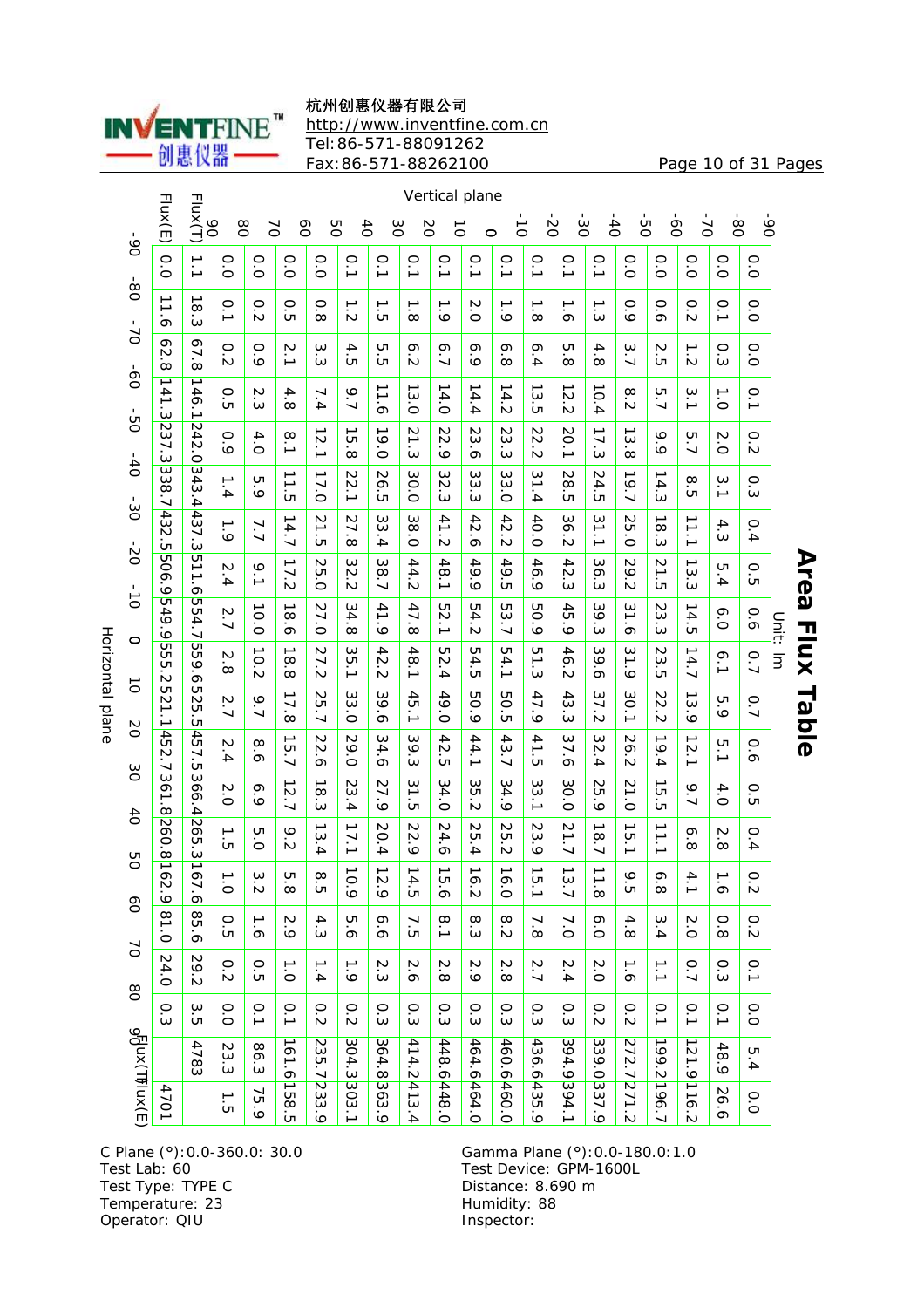

# **The Average Illuminance Effective Figure**

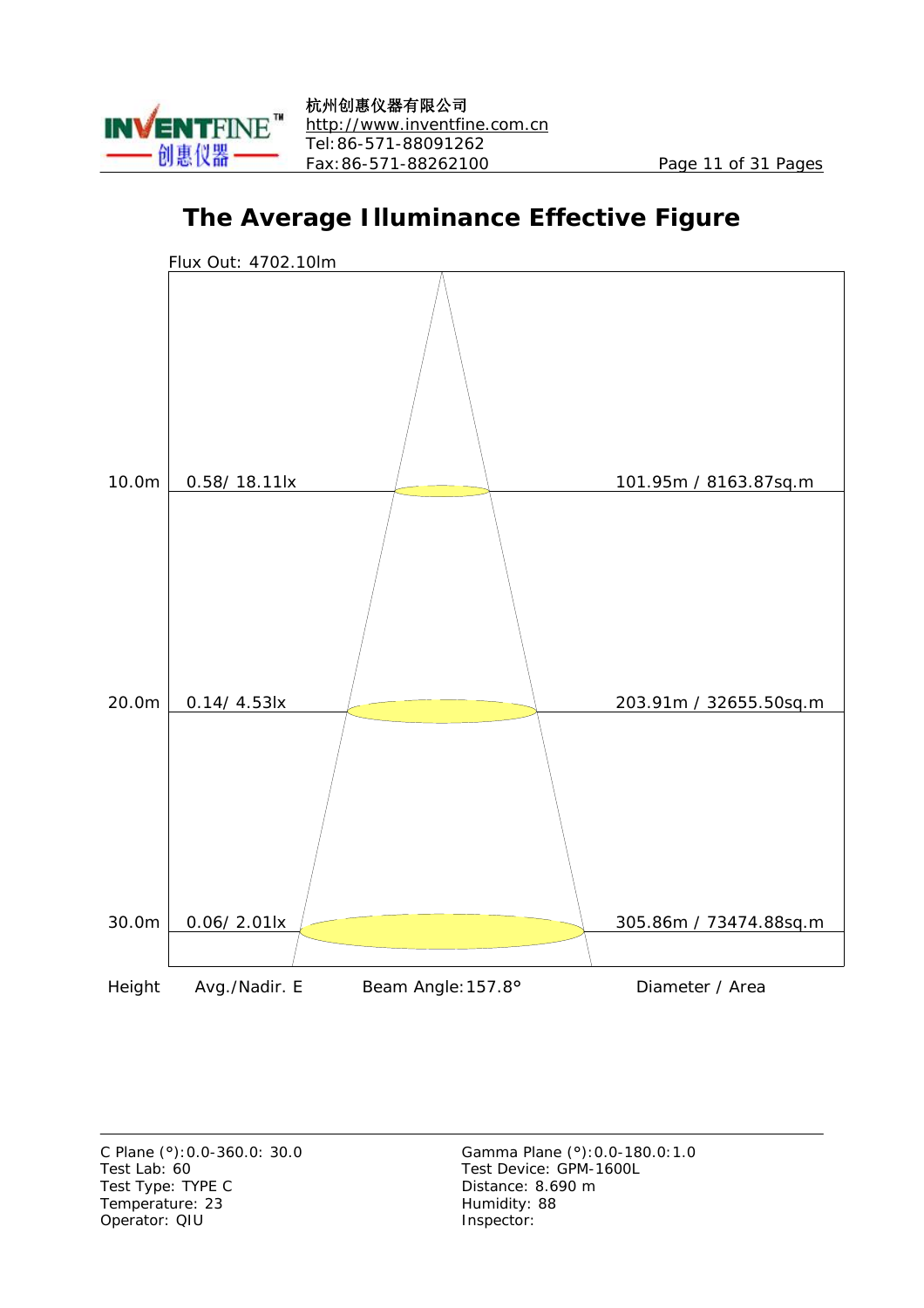

杭州创惠仪器有限公司 <http://www.inventfine.com.cn> Tel:86-571-88091262 Fax:86-571-88262100 Page 12 of 31 Pages

| Reflectance:    |                  |      |      |                  |      |      |      |      |                |      |      |
|-----------------|------------------|------|------|------------------|------|------|------|------|----------------|------|------|
|                 | Ceiling (cavity) | 0.7  | 0.7  | 0.5              | 0.5  | 0.3  | 0.7  | 0.7  | 0.5            | 0.5  | 0.3  |
|                 | Wall             | 0.5  | 0.3  | 0.5              | 0.3  | 0.3  | 0.5  | 0.3  | 0.5            | 0.3  | 0.3  |
| Reference plane |                  | 0.2  | 0.2  | 0.2              | 0.2  | 0.2  | 0.2  | 0.2  | 0.2            | 0.2  | 0.2  |
| Room dimensions |                  |      |      | Viewed crosswise |      |      |      |      | Viewed endwise |      |      |
| $X = 2H$        | $Y = 2H$         | 11.7 | 13.3 | 12.1             | 13.7 | 14.0 | 10.3 | 11.9 | 10.7           | 12.2 | 12.5 |
|                 | 3H               | 13.5 | 14.9 | 13.9             | 15.3 | 15.7 | 11.7 | 13.1 | 12.1           | 13.5 | 13.8 |
|                 | 4H               | 14.2 | 15.5 | 14.6             | 15.9 | 16.3 | 12.1 | 13.5 | 12.5           | 13.8 | 14.2 |
|                 | 6H               | 14.6 | 15.8 | 15.0             | 16.2 | 16.6 | 12.4 | 13.6 | 12.8           | 14.0 | 14.4 |
|                 | 8H               | 14.7 | 15.9 | 15.2             | 16.3 | 16.7 | 12.4 | 13.6 | 12.9           | 14.0 | 14.4 |
|                 | 12H              | 14.8 | 15.9 | 15.2             | 16.3 | 16.8 | 12.4 | 13.6 | 12.9           | 14.0 | 14.4 |
| $X = 4H$        | $Y = 2H$         | 12.1 | 13.4 | 12.5             | 13.8 | 14.2 | 10.9 | 12.2 | 11.3           | 12.6 | 13.0 |
|                 | 3H               | 14.0 | 15.1 | 14.4             | 15.5 | 16.0 | 12.5 | 13.6 | 12.9           | 14.0 | 14.5 |
|                 | 4H               | 14.7 | 15.7 | 15.2             | 16.2 | 16.6 | 13.0 | 14.0 | 13.5           | 14.5 | 14.9 |
|                 | 6H               | 15.2 | 16.1 | 15.7             | 16.6 | 17.1 | 13.3 | 14.2 | 13.8           | 14.7 | 15.2 |
|                 | 8H               | 15.4 | 16.2 | 15.9             | 16.7 | 17.2 | 13.4 | 14.2 | 13.9           | 14.7 | 15.2 |
|                 | 12H              | 15.5 | 16.2 | 16.0             | 16.7 | 17.2 | 13.4 | 14.2 | 13.9           | 14.7 | 15.2 |
| $X = 8H$        | $Y = 4H$         | 14.8 | 15.6 | 15.3             | 16.1 | 16.6 | 13.3 | 14.1 | 13.7           | 14.6 | 15.0 |
|                 | 6H               | 15.3 | 16.0 | 15.9             | 16.5 | 17.0 | 13.6 | 14.3 | 14.2           | 14.9 | 15.4 |
|                 | 8H               | 15.5 | 16.1 | 16.1             | 16.7 | 17.2 | 13.8 | 14.4 | 14.3           | 14.9 | 15.4 |
|                 | 12H              | 15.7 | 16.2 | 16.2             | 16.7 | 17.3 | 13.8 | 14.4 | 14.3           | 14.9 | 15.5 |
| $X = 12H$       | $Y = 4H$         | 14.8 | 15.5 | 15.3             | 16.0 | 16.5 | 13.3 | 14.0 | 13.8           | 14.5 | 15.0 |
|                 | 6H               | 15.3 | 16.0 | 15.9             | 16.4 | 17.0 | 13.7 | 14.3 | 14.2           | 14.8 | 15.4 |
|                 | 8H               | 15.5 | 16.1 | 16.1             | 16.6 | 17.2 | 13.8 | 14.4 | 14.3           | 14.9 | 15.5 |

#### **UGR Table**

Calculate in accordance with CIE 190:2010

Test Type: TYPE C<br>
Temperature: 23<br>
Temperature: 23<br>
Distance: 8.690 m Temperature: 23 Operator: QIU Inspector: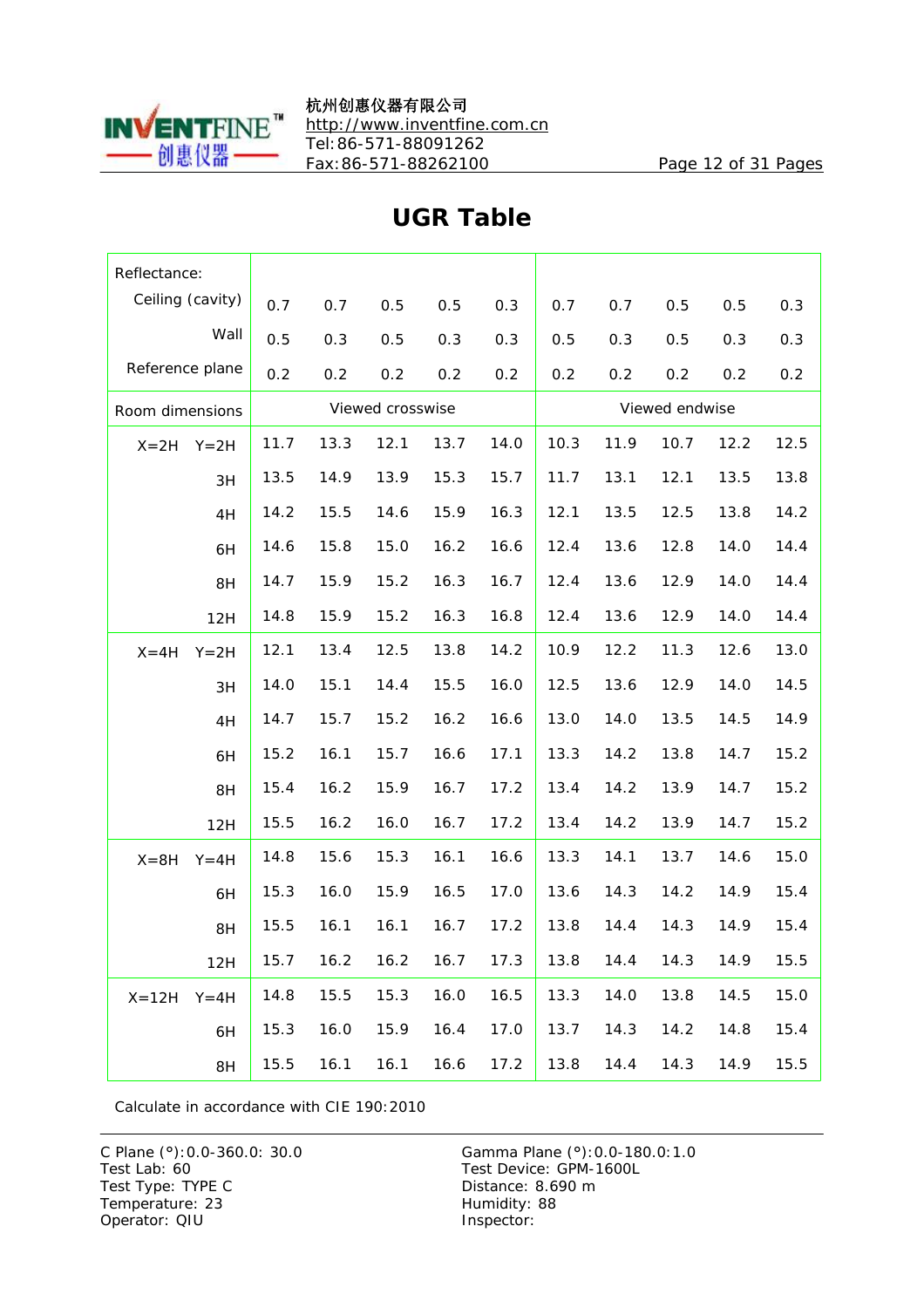

#### 杭州创惠仪器有限公司 <http://www.inventfine.com.cn> Tel:86-571-88091262 Fax:86-571-88262100 Page 13 of 31 Pages

#### **FLUX DISTRIBUTION TABLE BASED ON THE IESNA LUMINAIRE CLASSIFICATION SYSTEM**

|                                                                      | <b>ZONE</b>                              | <b>LUMENS</b> | % LAMP LUMENS |
|----------------------------------------------------------------------|------------------------------------------|---------------|---------------|
|                                                                      | <b>FORWARD LIGHT</b>                     | 2461          | 24.4          |
|                                                                      | FL $(0^{\circ} - 30^{\circ})$            | 696           | 6.9           |
|                                                                      | $(30^{\circ} - 60^{\circ})$<br><b>FM</b> | 1271          | 12.6          |
|                                                                      | $(60^{\circ} - 80^{\circ})$<br>FH -      | 455           | 4.5           |
| <b>UH</b>                                                            | FVH (80°-90°)                            | 38            | 0.4           |
|                                                                      | <b>BACK LIGHT</b>                        | 2322          | 23.0          |
| $100^\circ$<br>$100^{\circ}$<br>ÚL<br>UL<br>90°<br>90°<br><b>EVH</b> | BL $(0^{\circ} - 30^{\circ})$            | 684           | 6.8           |
| <b>BVH</b><br>$80^\circ$<br>$80^\circ$<br>BH<br><b>FH</b>            | BM (30°-60°)                             | 1214          | 12.0          |
| $60^{\circ}$<br>$60^\circ$<br>FM <sub>2</sub><br>BM                  | BH (60°-80°)                             | 401           | 4.0           |
| <b>BL</b><br><b>FL</b><br>30°<br>30 <sup>o</sup>                     | BVH (80°-90°)                            | 24            | 0.2           |
|                                                                      | <b>UP LIGHT</b>                          | 57            | 0.6           |
|                                                                      | UL (90°-100°)                            | 4             | 0.0           |
|                                                                      | UH (100°-180°)                           | 53            | 0.5           |
| $0^{\circ}$<br><b>BACK</b><br><b>FRONT</b>                           | <b>TRAPPED LIGHT</b>                     | 5240          | 52.0          |

| BUG(Backlight, Uplight, Glare) Rating Base On TM-15-07            |                 |  |  |  |  |  |  |  |
|-------------------------------------------------------------------|-----------------|--|--|--|--|--|--|--|
| <b>Asymmetrical Luminaire Types</b><br>(Type I, II, III, IV)      | <b>B2 U2 G1</b> |  |  |  |  |  |  |  |
| Quadrilateral Symmetrical Luminaire Types<br>(Type V, Area Light) | <b>B2 U2 G1</b> |  |  |  |  |  |  |  |

C Plane (°): 0.0-360.0: 30.0<br>Test Lab: 60<br>Test Type: TYPE C Temperature: 23 Operator: QIU Inspector:

Gamma Plane (°): 0.0-180.0: 1.0<br>Test Device: GPM-1600L Distance: 8.690 m<br>Humidity: 88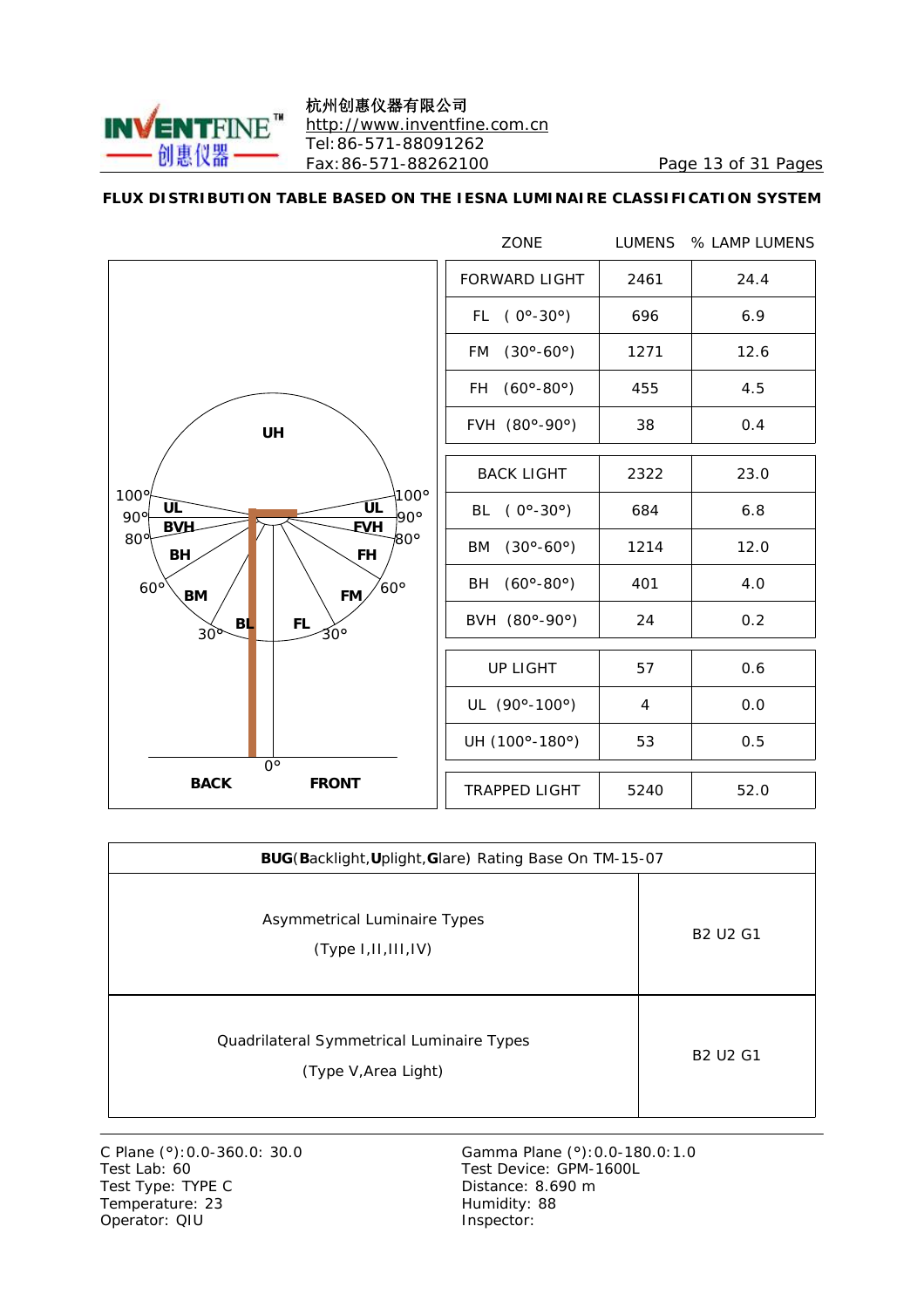

# **Utilisation Factor Table(Floor cavity)**

|         |                         | Utilisation Factors UF(F) |      |      |      |      |                |      | SHR NOM $= 1.25$ |      |      |  |  |  |  |  |  |
|---------|-------------------------|---------------------------|------|------|------|------|----------------|------|------------------|------|------|--|--|--|--|--|--|
|         | <b>Room Reflectance</b> |                           |      |      |      |      | Room Index(RI) |      |                  |      |      |  |  |  |  |  |  |
| Ceiling | Wall                    | Floor                     | 0.75 | 1.00 | 1.25 | 1.50 | 2.00           | 2.50 | 3.00             | 4.00 | 5.00 |  |  |  |  |  |  |
| 0.70    | 0.50                    | 0.20                      | 0.28 | 0.33 | 0.36 | 0.39 | 0.42           | 0.45 | 0.46             | 0.48 | 0.50 |  |  |  |  |  |  |
|         | 0.30                    |                           | 0.24 | 0.29 | 0.33 | 0.35 | 0.39           | 0.42 | 0.44             | 0.46 | 0.48 |  |  |  |  |  |  |
|         | 0.20                    |                           | 0.21 | 0.26 | 0.30 | 0.33 | 0.37           | 0.40 | 0.42             | 0.45 | 0.47 |  |  |  |  |  |  |
| 0.50    | 0.50                    | 0.20                      | 0.27 | 0.32 | 0.35 | 0.37 | 0.41           | 0.43 | 0.44             | 0.46 | 0.48 |  |  |  |  |  |  |
|         | 0.30                    |                           | 0.24 | 0.28 | 0.32 | 0.35 | 0.38           | 0.41 | 0.42             | 0.45 | 0.46 |  |  |  |  |  |  |
|         | 0.20                    |                           | 0.21 | 0.26 | 0.30 | 0.32 | 0.36           | 0.39 | 0.41             | 0.43 | 0.45 |  |  |  |  |  |  |
| 0.30    | 0.50                    | 0.20                      | 0.26 | 0.31 | 0.34 | 0.36 | 0.39           | 0.41 | 0.43             | 0.45 | 0.46 |  |  |  |  |  |  |
|         | 0.30                    |                           | 0.23 | 0.28 | 0.31 | 0.34 | 0.37           | 0.39 | 0.41             | 0.43 | 0.45 |  |  |  |  |  |  |
|         | 0.20                    |                           | 0.21 | 0.26 | 0.29 | 0.32 | 0.35           | 0.38 | 0.40             | 0.42 | 0.44 |  |  |  |  |  |  |
| 0.00    | 0.00                    | 0.00                      | 0.20 | 0.24 | 0.28 | 0.30 | 0.34           | 0.36 | 0.38             | 0.40 | 0.41 |  |  |  |  |  |  |

Rating:41W Photometrically tested without ceiling board.

Multiply UF values by service correction factors

Calculate in accordance with CIBSE Technical Memorandum NO.5 1980

Test Lab: 60 Test Device: GPM-1600L Test Type: TYPE C Distance: 8.690 m Temperature: 23 Humidity: 88 Operator: QIU Inspector: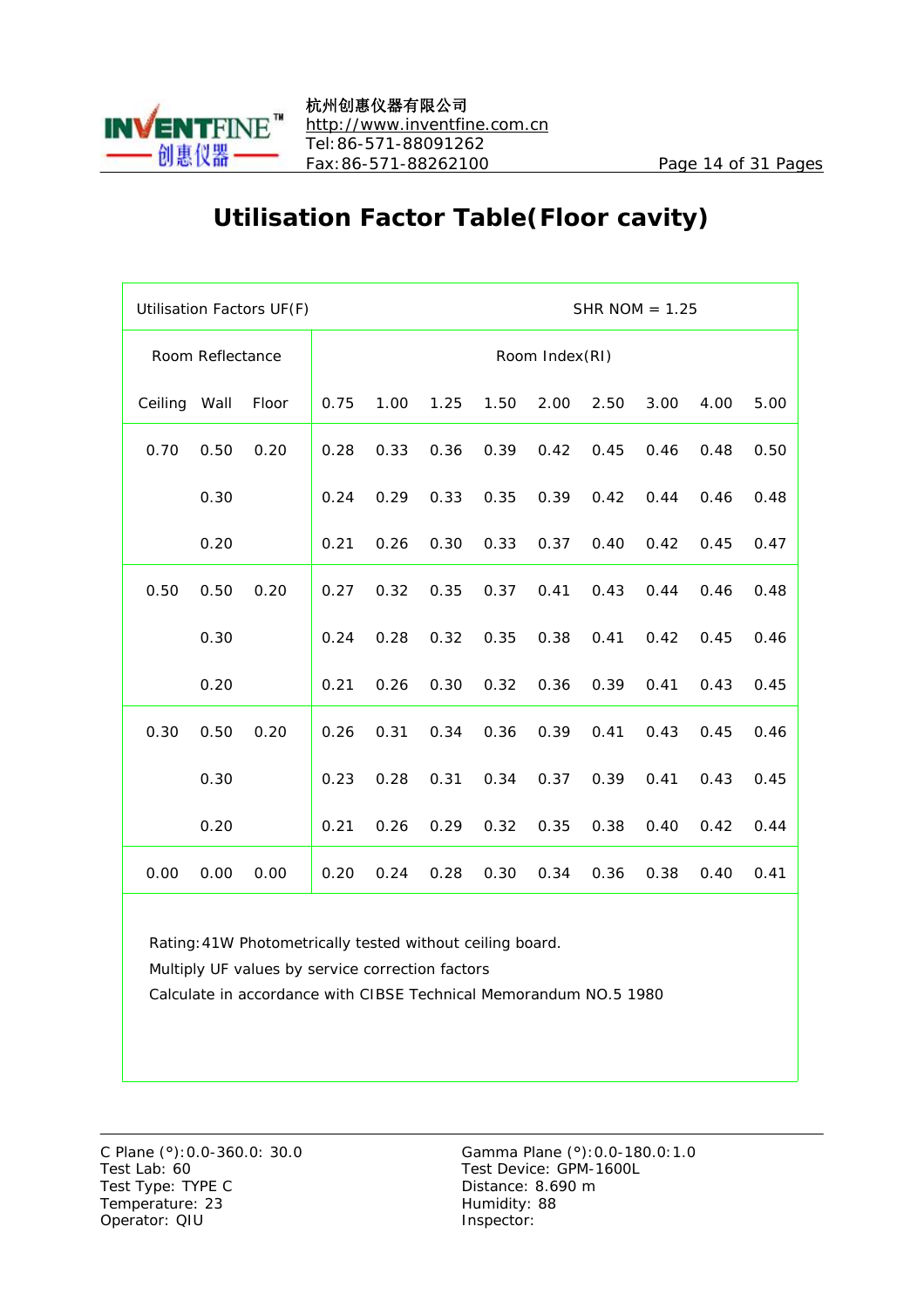

# **Utilisation Factor Table(Wall)**

|         |                  | Utilisation Factors UF(W) |      |      |      |      |                |      | SHR NOM $= 1.25$ |      |      |  |  |  |  |  |  |
|---------|------------------|---------------------------|------|------|------|------|----------------|------|------------------|------|------|--|--|--|--|--|--|
|         | Room Reflectance |                           |      |      |      |      | Room Index(RI) |      |                  |      |      |  |  |  |  |  |  |
| Ceiling | Wall             | Floor                     | 0.75 | 1.00 | 1.25 | 1.50 | 2.00           | 2.50 | 3.00             | 4.00 | 5.00 |  |  |  |  |  |  |
| 0.70    | 0.50             | 0.20                      | 0.47 | 0.39 | 0.33 | 0.28 | 0.23           | 0.19 | 0.16             | 0.12 | 0.10 |  |  |  |  |  |  |
|         | 0.30             |                           | 0.39 | 0.33 | 0.29 | 0.25 | 0.20           | 0.17 | 0.15             | 0.12 | 0.10 |  |  |  |  |  |  |
|         | 0.20             |                           | 0.34 | 0.29 | 0.25 | 0.23 | 0.19           | 0.16 | 0.14             | 0.11 | 0.09 |  |  |  |  |  |  |
| 0.50    | 0.50             | 0.20                      | 0.45 | 0.37 | 0.31 | 0.27 | 0.22           | 0.19 | 0.15             | 0.12 | 0.09 |  |  |  |  |  |  |
|         | 0.30             |                           | 0.38 | 0.32 | 0.28 | 0.24 | 0.20           | 0.16 | 0.14             | 0.11 | 0.09 |  |  |  |  |  |  |
|         | 0.20             |                           | 0.33 | 0.28 | 0.25 | 0.22 | 0.18           | 0.15 | 0.13             | 0.10 | 0.09 |  |  |  |  |  |  |
| 0.30    | 0.50             | 0.20                      | 0.44 | 0.35 | 0.30 | 0.26 | 0.20           | 0.17 | 0.14             | 0.11 | 0.09 |  |  |  |  |  |  |
|         | 0.30             |                           | 0.37 | 0.31 | 0.27 | 0.24 | 0.19           | 0.16 | 0.14             | 0.11 | 0.09 |  |  |  |  |  |  |
|         | 0.20             |                           | 0.33 | 0.28 | 0.24 | 0.22 | 0.18           | 0.15 | 0.13             | 0.10 | 0.08 |  |  |  |  |  |  |
| 0.00    | 0.00             | 0.00                      | 0.28 | 0.23 | 0.20 | 0.17 | 0.14           | 0.12 | 0.10             | 0.08 | 0.06 |  |  |  |  |  |  |

Rating:41W Photometrically tested without ceiling board.

Multiply UF values by service correction factors

Calculate in accordance with CIBSE Technical Memorandum NO.5 1980

Test Lab: 60 Test Device: GPM-1600L Test Type: TYPE C Distance: 8.690 m Temperature: 23 Humidity: 88 Operator: QIU Inspector: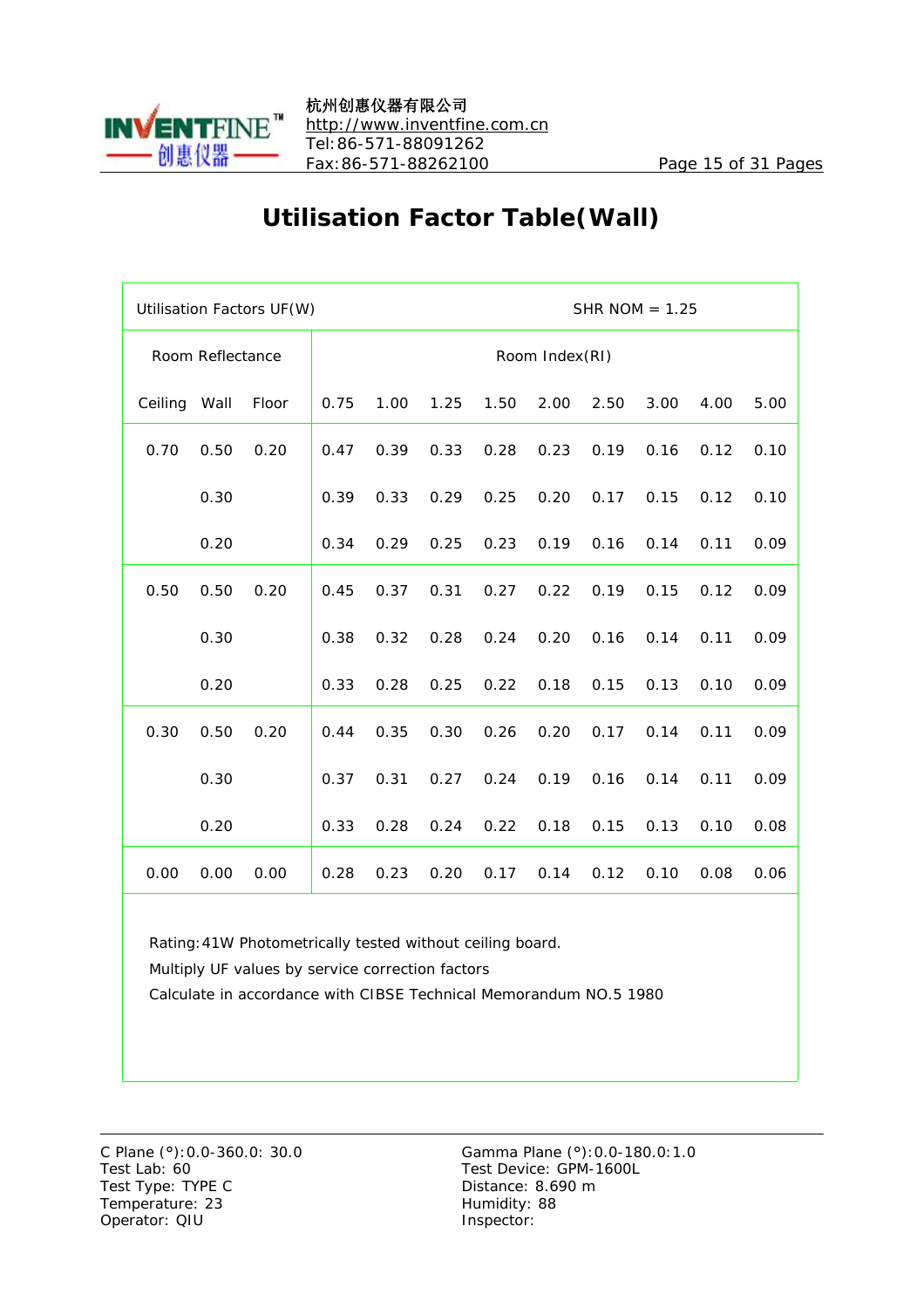

# **Utilisation Factor Table(Ceiling cavity)**

|         |                  | Utilisation Factors UF(C) |      |                                                      | SHR NOM $= 1.25$ |      |                |      |      |      |      |  |  |
|---------|------------------|---------------------------|------|------------------------------------------------------|------------------|------|----------------|------|------|------|------|--|--|
|         | Room Reflectance |                           |      |                                                      |                  |      | Room Index(RI) |      |      |      |      |  |  |
| Ceiling | Wall             | Floor                     | 0.75 | 1.00<br>1.25<br>1.50<br>2.00<br>2.50<br>3.00<br>4.00 |                  |      |                |      |      |      |      |  |  |
| 0.70    | 0.50             | 0.20                      | 0.08 | 0.09                                                 | 0.09             | 0.10 | 0.10           | 0.10 | 0.11 | 0.11 | 0.11 |  |  |
|         | 0.30             |                           | 0.05 | 0.06                                                 | 0.07             | 0.07 | 0.08           | 0.08 | 0.09 | 0.09 | 0.10 |  |  |
|         | 0.20             |                           | 0.03 | 0.04                                                 | 0.04             | 0.05 | 0.06           | 0.07 | 0.07 | 0.08 | 0.09 |  |  |
| 0.50    | 0.50             | 0.20                      | 0.08 | 0.09                                                 | 0.09             | 0.09 | 0.10           | 0.10 | 0.10 | 0.10 | 0.10 |  |  |
|         | 0.30             |                           | 0.05 | 0.06                                                 | 0.06             | 0.07 | 0.08           | 0.08 | 0.08 | 0.09 | 0.09 |  |  |
|         | 0.20             |                           | 0.03 | 0.04                                                 | 0.04             | 0.05 | 0.06           | 0.07 | 0.07 | 0.08 | 0.08 |  |  |
| 0.30    | 0.50             | 0.20                      | 0.08 | 0.08                                                 | 0.09             | 0.09 | 0.09           | 0.10 | 0.10 | 0.10 | 0.10 |  |  |
|         | 0.30             |                           | 0.05 | 0.06                                                 | 0.06             | 0.07 | 0.07           | 0.08 | 0.08 | 0.09 | 0.09 |  |  |
|         | 0.20             |                           | 0.03 | 0.04                                                 | 0.04             | 0.05 | 0.06           | 0.06 | 0.07 | 0.08 | 0.08 |  |  |
| 0.00    | 0.00             | 0.00                      | 0.01 | 0.01                                                 | 0.01             | 0.01 | 0.01           | 0.01 | 0.01 | 0.01 | 0.01 |  |  |

Rating:41W Photometrically tested without ceiling board.

Multiply UF values by service correction factors

Calculate in accordance with CIBSE Technical Memorandum NO.5 1980

Test Lab: 60 Test Device: GPM-1600L Test Type: TYPE C Distance: 8.690 m Temperature: 23 Humidity: 88 Operator: QIU Inspector: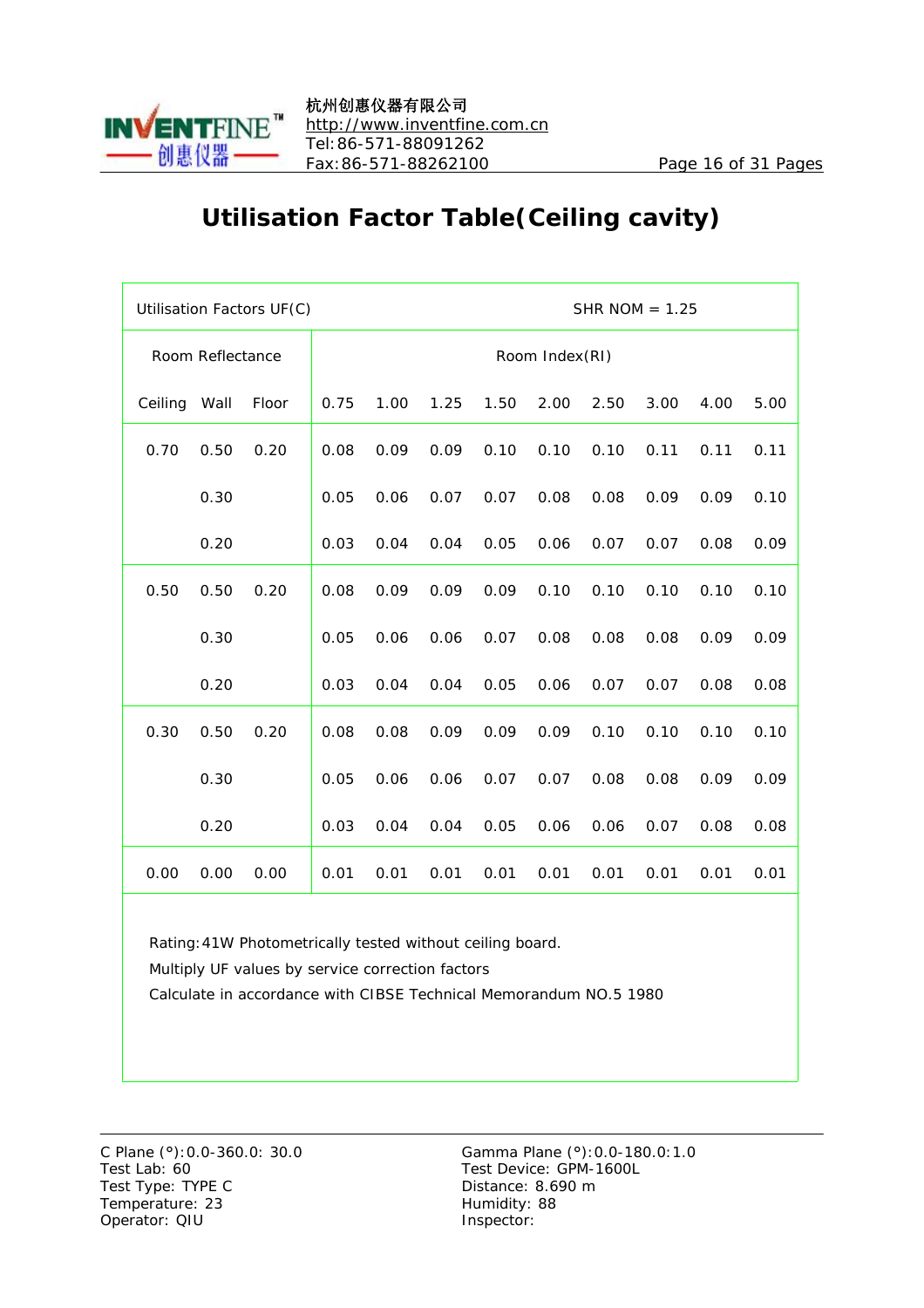

杭州创惠仪器有限公司 <http://www.inventfine.com.cn> Tel:86-571-88091262 Fax:86-571-88262100 Page 17 of 31 Pages

#### Gamma Imean Zonal Flux Sum Zonal Flux Rel Zonal FluxSum Rel Zonal Flux [°] [cd] [lm] [lm] [%] [%] 0.0-1.0 1812.9 1.7 1.7 0.02 0.02 1.0-2.0 1812.0 5.2 6.9 0.05 0.07 2.0-3.0 1810.4 8.7 15.6 0.09 0.15 3.0-4.0 1807.9 12.1 27.7 0.12 0.27 4.0-5.0 1804.6 15.5 43.2 0.15 0.43 5.0-6.0 1800.5 18.9 62.2 0.19 0.62 6.0-7.0 1795.7 22.3 84.4 0.22 0.84 7.0-8.0 1789.9 25.6 110.1 0.25 1.09 8.0-9.0 1783.4 28.9 139.0 0.29 1.38 9.0-10.0 | 1776.1 | 32.1 | 171.1 | 0.32 | 1.70 10.0-11.0 1767.9 35.3 206.4 0.35 2.05 11.0-12.0 1759.0 38.5  $244.9$  0.38 2.43 12.0-13.0 1749.4 41.5 286.4 0.41 2.84 13.0-14.0 1739.1 44.5 330.9 0.44 3.28 14.0-15.0 1728.0 47.4 378.4 0.47 3.75 15.0-16.0 1716.1 50.3 428.7 0.50 4.25 16.0-17.0 1703.5 53.1 481.7 0.53 4.78 17.0-18.0 1690.3  $55.7$  537.5 0.55 5.33 18.0-19.0 1676.4 58.3 595.8 0.58 5.91 19.0-20.0 | 1662.0 | 60.8 | 656.6 | 0.60 | 6.51 20.0-21.0 1646.8 63.2 719.9 0.63 7.14 21.0-22.0 1630.9 65.5 785.4 0.65 7.79 22.0-23.0 1614.5 67.8 853.2 0.67 8.46 23.0-24.0 | 1597.6 | 69.9 | 923.1 | 0.69 | 9.16 24.0-25.0 1580.0 71.9 994.9 0.71 9.87 25.0-26.0 1561.8 73.7 1068.6 0.73 10.60 26.0-27.0 1543.2 75.5 1144.1 0.75 11.35 27.0-28.0 1524.2 77.2 1221.3 0.77 12.12 28.0-29.0 1504.5 78.7 1300.0 0.78 12.90 29.0-30.0 1484.3 80.2 1380.2 0.80 13.69  $30.0-31.0$  1463.8 81.5 1461.7 0.81 14.50 31.0-32.0 1442.8 82.7  $\begin{array}{|c|c|c|c|c|c|c|c|c|} \hline \end{array}$  15.32 15.32  $32.0-33.0$  1421.4 83.8 1628.1 0.83 16.15  $33.0-34.0$  1399.5 84.7 1712.8 0.84 16.99 34.0-35.0 | 1377.3 | 85.5 | 1798.3 | 0.85 | 17.84

35.0-36.0 1354.8 86.3 1884.6 0.86 18.70

**Zonal Lumen**

Test Lab: 60 Test Device: GPM-1600L Test Type: TYPE C Distance: 8.690 m Temperature: 23 Humidity: 88 Operator: QIU inspector: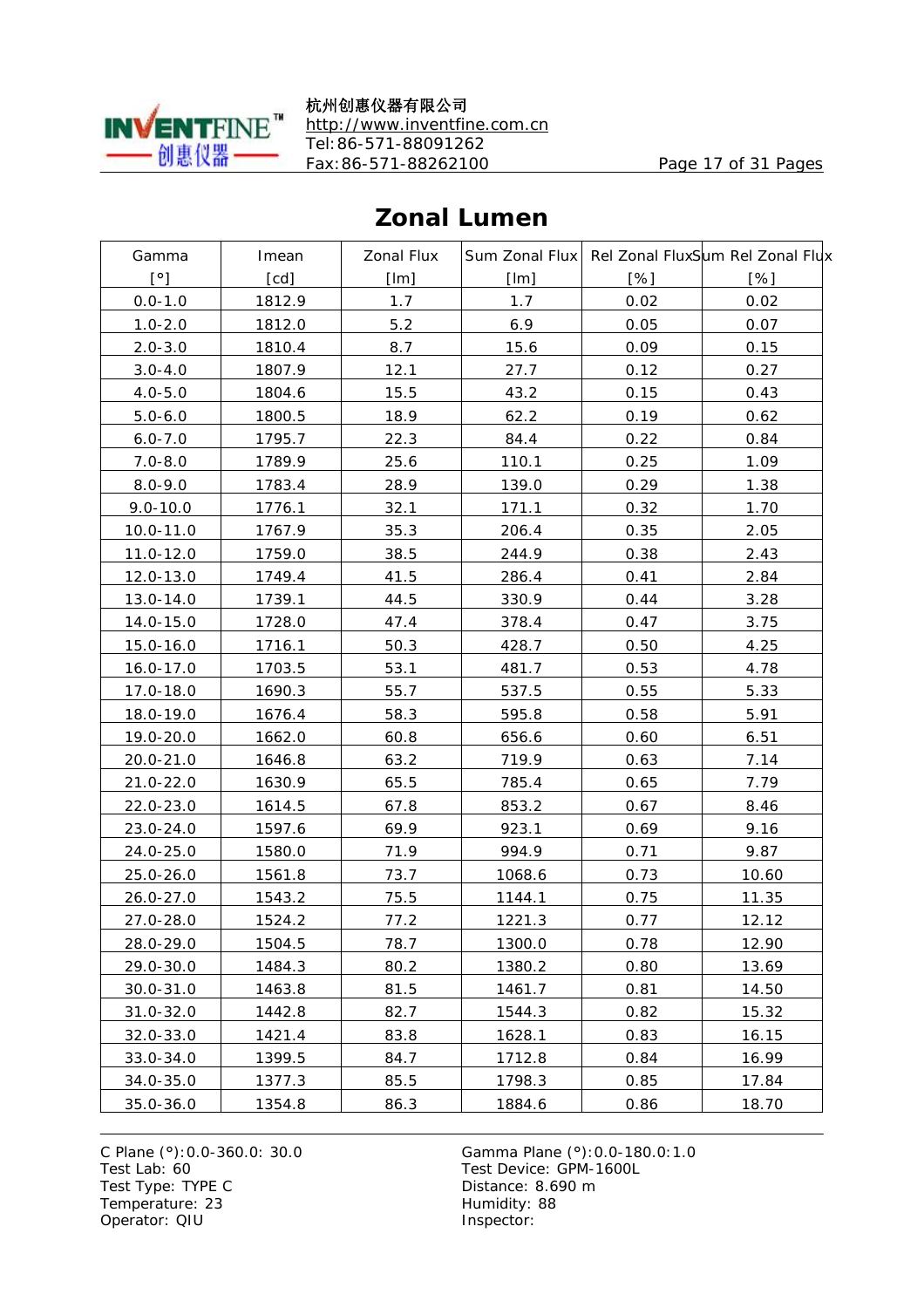

杭州创惠仪器有限公司 <http://www.inventfine.com.cn> Tel:86-571-88091262 Fax:86-571-88262100 Page 18 of 31 Pages

### **Zonal Lumen (Continue 1)**

| Gamma        | Imean  | <b>Zonal Flux</b> |        |      | Sum Zonal Flux Rel Zonal FluxSum Rel Zonal Flux |
|--------------|--------|-------------------|--------|------|-------------------------------------------------|
| $[^{\circ}]$ | [cd]   | [Im]              | [Im]   | [%]  | [%]                                             |
| 36.0-37.0    | 1331.9 | 86.9              | 1971.5 | 0.86 | 19.56                                           |
| 37.0-38.0    | 1308.5 | 87.4              | 2058.9 | 0.87 | 20.43                                           |
| 38.0-39.0    | 1284.7 | 87.7              | 2146.6 | 0.87 | 21.30                                           |
| 39.0-40.0    | 1260.7 | 87.9              | 2234.5 | 0.87 | 22.17                                           |
| 40.0-41.0    | 1236.4 | 88.1              | 2322.5 | 0.87 | 23.04                                           |
| 41.0-42.0    | 1211.9 | 88.1              | 2410.6 | 0.87 | 23.91                                           |
| 42.0-43.0    | 1186.9 | 87.9              | 2498.5 | 0.87 | 24.79                                           |
| 43.0-44.0    | 1161.6 | 87.7              | 2586.2 | 0.87 | 25.66                                           |
| 44.0-45.0    | 1136.4 | 87.3              | 2673.6 | 0.87 | 26.52                                           |
| 45.0-46.0    | 1110.8 | 86.9              | 2760.5 | 0.86 | 27.39                                           |
| 46.0-47.0    | 1084.9 | 86.3              | 2846.8 | 0.86 | 28.24                                           |
| 47.0-48.0    | 1058.6 | 85.6              | 2932.3 | 0.85 | 29.09                                           |
| 48.0-49.0    | 1032.1 | 84.8              | 3017.1 | 0.84 | 29.93                                           |
| 49.0-50.0    | 1005.5 | 83.8              | 3101.0 | 0.83 | 30.76                                           |
| 50.0-51.0    | 978.7  | 82.8              | 3183.8 | 0.82 | 31.59                                           |
| 51.0-52.0    | 951.5  | 81.7              | 3265.4 | 0.81 | 32.40                                           |
| 52.0-53.0    | 924.1  | 80.4              | 3345.8 | 0.80 | 33.19                                           |
| 53.0-54.0    | 896.6  | 79.0              | 3424.9 | 0.78 | 33.98                                           |
| 54.0-55.0    | 868.9  | 77.6              | 3502.4 | 0.77 | 34.75                                           |
| 55.0-56.0    | 841.1  | 76.0              | 3578.4 | 0.75 | 35.50                                           |
| 56.0-57.0    | 813.0  | 74.3              | 3652.8 | 0.74 | 36.24                                           |
| 57.0-58.0    | 784.8  | 72.6              | 3725.4 | 0.72 | 36.96                                           |
| 58.0-59.0    | 756.3  | 70.7              | 3796.1 | 0.70 | 37.66                                           |
| 59.0-60.0    | 727.6  | 68.8              | 3864.8 | 0.68 | 38.34                                           |
| 60.0-61.0    | 698.9  | 66.7              | 3931.6 | 0.66 | 39.00                                           |
| 61.0-62.0    | 670.0  | 64.6              | 3996.1 | 0.64 | 39.64                                           |
| 62.0-63.0    | 640.9  | 62.3              | 4058.5 | 0.62 | 40.26                                           |
| 63.0-64.0    | 611.7  | 60.0              | 4118.5 | 0.60 | 40.86                                           |
| 64.0-65.0    | 582.7  | 57.7              | 4176.2 | 0.57 | 41.43                                           |
| 65.0-66.0    | 553.5  | 55.2              | 4231.4 | 0.55 | 41.98                                           |
| 66.0-67.0    | 523.9  | 52.7              | 4284.1 | 0.52 | 42.50                                           |
| 67.0-68.0    | 494.6  | 50.1              | 4334.2 | 0.50 | 43.00                                           |
| 68.0-69.0    | 465.2  | 47.5              | 4381.7 | 0.47 | 43.47                                           |
| 69.0-70.0    | 435.8  | 44.8              | 4426.4 | 0.44 | 43.91                                           |
| 70.0-71.0    | 406.5  | 42.0              | 4468.4 | 0.42 | 44.33                                           |
| 71.0-72.0    | 377.5  | 39.3              | 4507.7 | 0.39 | 44.72                                           |

Test Type: TYPE C<br>
Temperature: 23<br>
Temperature: 23<br>
Distance: 8.690 m Temperature: 23 Operator: QIU Inspector: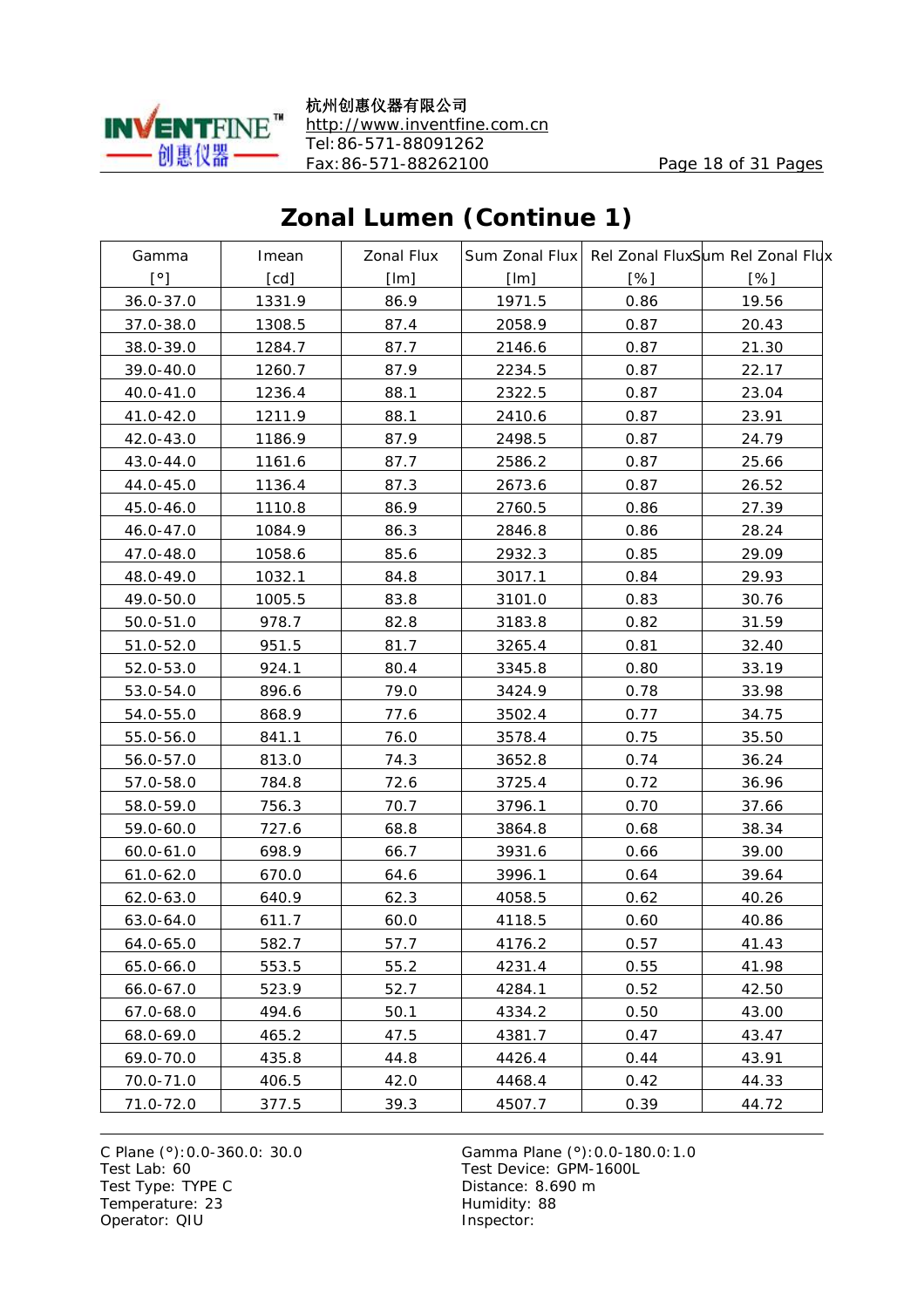

杭州创惠仪器有限公司 <http://www.inventfine.com.cn> Tel:86-571-88091262 Fax:86-571-88262100 Page 19 of 31 Pages

# **Zonal Lumen (Continue 2)**

| Gamma        | Imean | <b>Zonal Flux</b> |        |      | Sum Zonal Flux Rel Zonal FluxSum Rel Zonal Flux |
|--------------|-------|-------------------|--------|------|-------------------------------------------------|
| $[^{\circ}]$ | [cd]  | [Im]              | [Im]   | [%]  | [%]                                             |
| 72.0-73.0    | 348.6 | 36.5              | 4544.2 | 0.36 | 45.08                                           |
| 73.0-74.0    | 319.8 | 33.6              | 4577.8 | 0.33 | 45.41                                           |
| 74.0-75.0    | 291.4 | 30.8              | 4608.6 | 0.31 | 45.72                                           |
| 75.0-76.0    | 263.3 | 28.0              | 4636.5 | 0.28 | 46.00                                           |
| 76.0-77.0    | 235.6 | 25.1              | 4661.7 | 0.25 | 46.25                                           |
| 77.0-78.0    | 208.8 | 22.4              | 4684.0 | 0.22 | 46.47                                           |
| 78.0-79.0    | 182.9 | 19.7              | 4703.7 | 0.19 | 46.66                                           |
| 79.0-80.0    | 157.7 | 17.0              | 4720.7 | 0.17 | 46.83                                           |
| 80.0-81.0    | 133.7 | 14.5              | 4735.1 | 0.14 | 46.98                                           |
| 81.0-82.0    | 111.2 | 12.1              | 4747.2 | 0.12 | 47.10                                           |
| 82.0-83.0    | 90.3  | 9.8               | 4757.0 | 0.10 | 47.19                                           |
| 83.0-84.0    | 71.3  | 7.8               | 4764.8 | 0.08 | 47.27                                           |
| 84.0-85.0    | 54.5  | 6.0               | 4770.7 | 0.06 | 47.33                                           |
| 85.0-86.0    | 40.4  | 4.4               | 4775.1 | 0.04 | 47.37                                           |
| 86.0-87.0    | 29.0  | 3.2               | 4778.3 | 0.03 | 47.40                                           |
| 87.0-88.0    | 20.3  | 2.2               | 4780.5 | 0.02 | 47.43                                           |
| 88.0-89.0    | 13.6  | 1.5               | 4782.0 | 0.01 | 47.44                                           |
| 89.0-90.0    | 8.8   | 1.0               | 4783.0 | 0.01 | 47.45                                           |
| 90.0-91.0    | 5.6   | 0.6               | 4783.6 | 0.01 | 47.46                                           |
| 91.0-92.0    | 3.9   | 0.4               | 4784.0 | 0.00 | 47.46                                           |
| 92.0-93.0    | 3.4   | 0.4               | 4784.4 | 0.00 | 47.46                                           |
| 93.0-94.0    | 3.5   | 0.4               | 4784.8 | 0.00 | 47.47                                           |
| 94.0-95.0    | 3.6   | 0.4               | 4785.2 | 0.00 | 47.47                                           |
| 95.0-96.0    | 3.7   | 0.4               | 4785.6 | 0.00 | 47.48                                           |
| 96.0-97.0    | 3.9   | 0.4               | 4786.0 | 0.00 | 47.48                                           |
| 97.0-98.0    | 4.1   | 0.4               | 4786.5 | 0.00 | 47.48                                           |
| 98.0-99.0    | 4.2   | 0.5               | 4786.9 | 0.00 | 47.49                                           |
| 99.0-100.0   | 4.4   | 0.5               | 4787.4 | 0.00 | 47.49                                           |
| 100.0-101.0  | 4.6   | 0.5               | 4787.9 | 0.00 | 47.50                                           |
| 101.0-102.0  | 4.7   | 0.5               | 4788.4 | 0.01 | 47.50                                           |
| 102.0-103.0  | 4.9   | 0.5               | 4788.9 | 0.01 | 47.51                                           |
| 103.0-104.0  | 5.1   | 0.5               | 4789.5 | 0.01 | 47.51                                           |
| 104.0-105.0  | 5.3   | 0.6               | 4790.0 | 0.01 | 47.52                                           |
| 105.0-106.0  | 5.5   | 0.6               | 4790.6 | 0.01 | 47.53                                           |
| 106.0-107.0  | 5.7   | 0.6               | 4791.2 | 0.01 | 47.53                                           |
| 107.0-108.0  | 5.9   | 0.6               | 4791.8 | 0.01 | 47.54                                           |

Test Type: TYPE C<br>
Temperature: 23<br>
Temperature: 23<br>
Distance: 8.690 m Temperature: 23 Operator: QIU Inspector: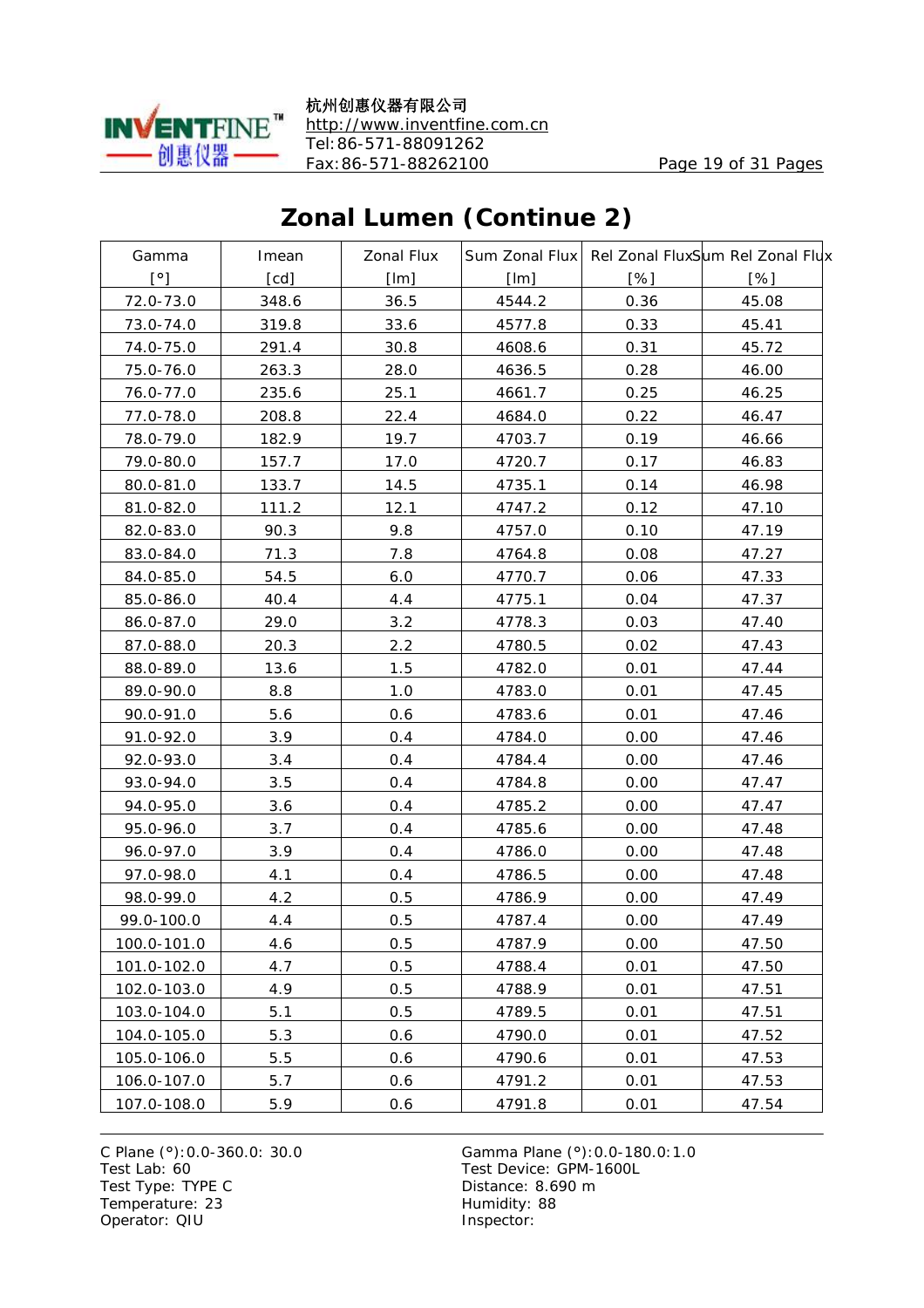

杭州创惠仪器有限公司 <http://www.inventfine.com.cn> Tel:86-571-88091262 Fax:86-571-88262100 Page 20 of 31 Pages

# **Zonal Lumen (Continue 3)**

| Gamma        | Imean | <b>Zonal Flux</b> |        |      | Sum Zonal Flux Rel Zonal FluxSum Rel Zonal Flux |
|--------------|-------|-------------------|--------|------|-------------------------------------------------|
| $[^{\circ}]$ | [cd]  | [Im]              | [Im]   | [%]  | [%]                                             |
| 108.0-109.0  | 6.1   | 0.6               | 4792.4 | 0.01 | 47.54                                           |
| 109.0-110.0  | 6.3   | 0.6               | 4793.1 | 0.01 | 47.55                                           |
| 110.0-111.0  | 6.4   | 0.7               | 4793.7 | 0.01 | 47.56                                           |
| 111.0-112.0  | 6.6   | 0.7               | 4794.4 | 0.01 | 47.56                                           |
| 112.0-113.0  | 6.8   | 0.7               | 4795.1 | 0.01 | 47.57                                           |
| 113.0-114.0  | 7.0   | 0.7               | 4795.8 | 0.01 | 47.58                                           |
| 114.0-115.0  | 7.2   | 0.7               | 4796.5 | 0.01 | 47.58                                           |
| 115.0-116.0  | 7.4   | 0.7               | 4797.3 | 0.01 | 47.59                                           |
| 116.0-117.0  | 7.7   | 0.8               | 4798.0 | 0.01 | 47.60                                           |
| 117.0-118.0  | 7.9   | 0.8               | 4798.8 | 0.01 | 47.61                                           |
| 118.0-119.0  | 8.0   | 0.8               | 4799.6 | 0.01 | 47.61                                           |
| 119.0-120.0  | 8.3   | 0.8               | 4800.4 | 0.01 | 47.62                                           |
| 120.0-121.0  | 8.5   | 0.8               | 4801.2 | 0.01 | 47.63                                           |
| 121.0-122.0  | 8.7   | 0.8               | 4802.0 | 0.01 | 47.64                                           |
| 122.0-123.0  | 8.9   | 0.8               | 4802.8 | 0.01 | 47.65                                           |
| 123.0-124.0  | 9.1   | 0.8               | 4803.6 | 0.01 | 47.65                                           |
| 124.0-125.0  | 9.3   | 0.8               | 4804.5 | 0.01 | 47.66                                           |
| 125.0-126.0  | 9.5   | 0.8               | 4805.3 | 0.01 | 47.67                                           |
| 126.0-127.0  | 9.7   | 0.9               | 4806.2 | 0.01 | 47.68                                           |
| 127.0-128.0  | 9.9   | 0.9               | 4807.0 | 0.01 | 47.69                                           |
| 128.0-129.0  | 10.1  | 0.9               | 4807.9 | 0.01 | 47.70                                           |
| 129.0-130.0  | 10.3  | 0.9               | 4808.8 | 0.01 | 47.71                                           |
| 130.0-131.0  | 10.6  | 0.9               | 4809.6 | 0.01 | 47.71                                           |
| 131.0-132.0  | 10.8  | 0.9               | 4810.5 | 0.01 | 47.72                                           |
| 132.0-133.0  | 11.0  | 0.9               | 4811.4 | 0.01 | 47.73                                           |
| 133.0-134.0  | 11.2  | 0.9               | 4812.3 | 0.01 | 47.74                                           |
| 134.0-135.0  | 11.4  | 0.9               | 4813.2 | 0.01 | 47.75                                           |
| 135.0-136.0  | 11.7  | 0.9               | 4814.1 | 0.01 | 47.76                                           |
| 136.0-137.0  | 11.9  | 0.9               | 4815.0 | 0.01 | 47.77                                           |
| 137.0-138.0  | 12.1  | 0.9               | 4815.9 | 0.01 | 47.78                                           |
| 138.0-139.0  | 12.4  | 0.9               | 4816.8 | 0.01 | 47.79                                           |
| 139.0-140.0  | 12.6  | 0.9               | 4817.7 | 0.01 | 47.79                                           |
| 140.0-141.0  | 12.8  | 0.9 <sub>0</sub>  | 4818.6 | 0.01 | 47.80                                           |
| 141.0-142.0  | 13.0  | 0.9               | 4819.5 | 0.01 | 47.81                                           |
| 142.0-143.0  | 13.3  | 0.9               | 4820.4 | 0.01 | 47.82                                           |
| 143.0-144.0  | 13.5  | 0.9               | 4821.2 | 0.01 | 47.83                                           |

Test Type: TYPE C<br>
Temperature: 23<br>
Temperature: 23<br>
Distance: 8.690 m Temperature: 23 Operator: QIU Inspector: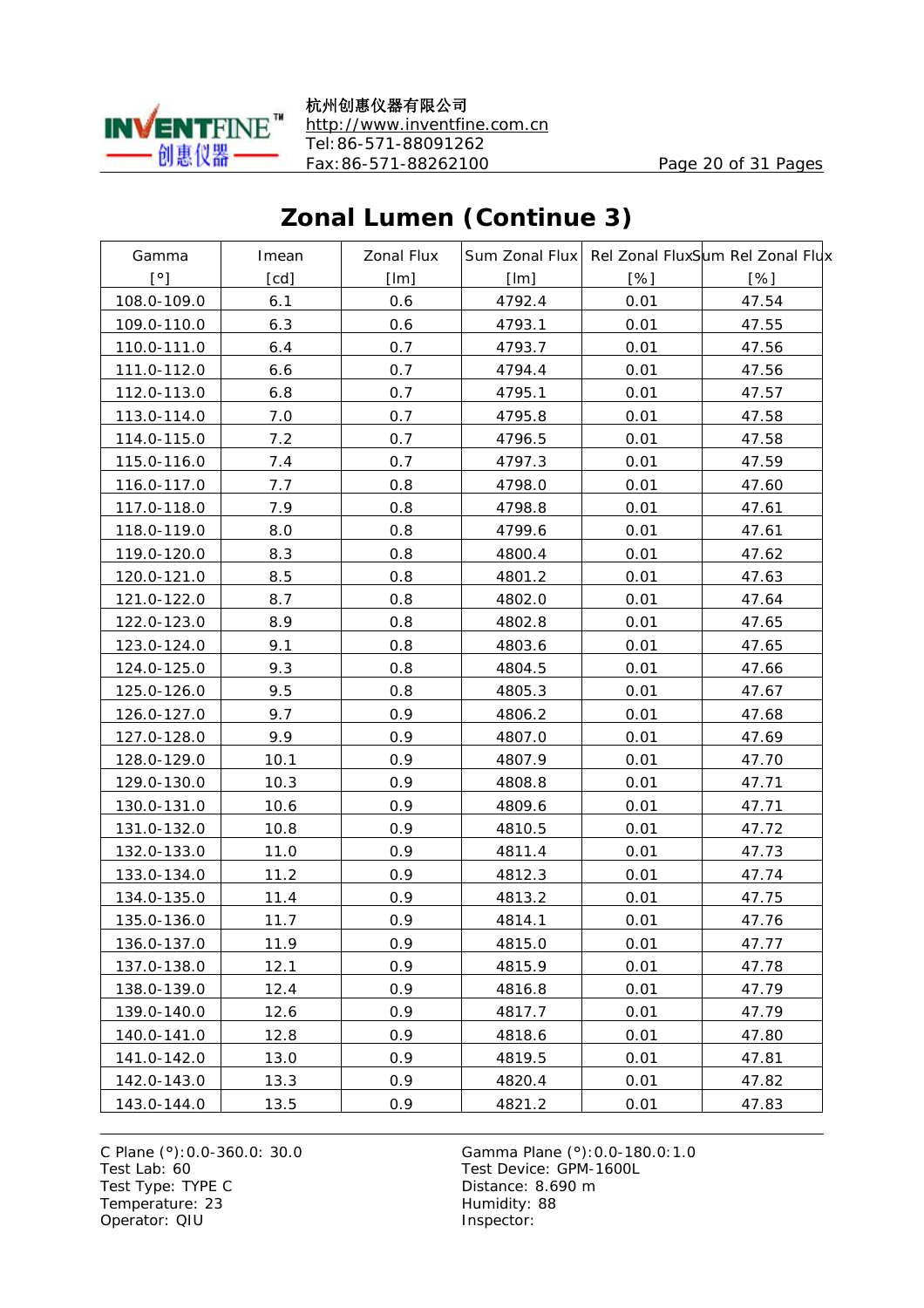

杭州创惠仪器有限公司 <http://www.inventfine.com.cn> Tel:86-571-88091262 Fax:86-571-88262100 Page 21 of 31 Pages

# **Zonal Lumen (Continue 4)**

| Gamma        | Imean | <b>Zonal Flux</b> |        |      | Sum Zonal Flux Rel Zonal FluxSum Rel Zonal Flux |
|--------------|-------|-------------------|--------|------|-------------------------------------------------|
| $[^{\circ}]$ | [cd]  | [Im]              | [Im]   | [%]  | [%]                                             |
| 144.0-145.0  | 13.7  | 0.9               | 4822.1 | 0.01 | 47.84                                           |
| 145.0-146.0  | 13.9  | 0.9               | 4823.0 | 0.01 | 47.85                                           |
| 146.0-147.0  | 14.2  | 0.9               | 4823.8 | 0.01 | 47.86                                           |
| 147.0-148.0  | 14.4  | 0.8               | 4824.7 | 0.01 | 47.86                                           |
| 148.0-149.0  | 14.6  | 0.8               | 4825.5 | 0.01 | 47.87                                           |
| 149.0-150.0  | 14.8  | 0.8               | 4826.3 | 0.01 | 47.88                                           |
| 150.0-151.0  | 15.0  | 0.8               | 4827.2 | 0.01 | 47.89                                           |
| 151.0-152.0  | 15.2  | 0.8               | 4828.0 | 0.01 | 47.90                                           |
| 152.0-153.0  | 15.4  | 0.8               | 4828.7 | 0.01 | 47.90                                           |
| 153.0-154.0  | 15.6  | 0.8               | 4829.5 | 0.01 | 47.91                                           |
| 154.0-155.0  | 15.8  | 0.7               | 4830.2 | 0.01 | 47.92                                           |
| 155.0-156.0  | 16.0  | 0.7               | 4831.0 | 0.01 | 47.93                                           |
| 156.0-157.0  | 16.1  | 0.7               | 4831.7 | 0.01 | 47.93                                           |
| 157.0-158.0  | 16.3  | 0.7               | 4832.4 | 0.01 | 47.94                                           |
| 158.0-159.0  | 16.5  | 0.7               | 4833.0 | 0.01 | 47.95                                           |
| 159.0-160.0  | 16.6  | 0.6               | 4833.7 | 0.01 | 47.95                                           |
| 160.0-161.0  | 16.8  | 0.6               | 4834.3 | 0.01 | 47.96                                           |
| 161.0-162.0  | 17.0  | 0.6               | 4834.9 | 0.01 | 47.96                                           |
| 162.0-163.0  | 17.1  | 0.6               | 4835.4 | 0.01 | 47.97                                           |
| 163.0-164.0  | 17.3  | 0.5               | 4836.0 | 0.01 | 47.98                                           |
| 164.0-165.0  | 17.4  | 0.5               | 4836.5 | 0.01 | 47.98                                           |
| 165.0-166.0  | 17.6  | 0.5               | 4837.0 | 0.00 | 47.99                                           |
| 166.0-167.0  | 17.7  | 0.5               | 4837.4 | 0.00 | 47.99                                           |
| 167.0-168.0  | 17.9  | 0.4               | 4837.8 | 0.00 | 47.99                                           |
| 168.0-169.0  | 18.0  | 0.4               | 4838.2 | 0.00 | 48.00                                           |
| 169.0-170.0  | 18.1  | 0.4               | 4838.6 | 0.00 | 48.00                                           |
| 170.0-171.0  | 18.2  | 0.3               | 4838.9 | 0.00 | 48.01                                           |
| 171.0-172.0  | 18.3  | 0.3               | 4839.2 | 0.00 | 48.01                                           |
| 172.0-173.0  | 18.4  | 0.3               | 4839.5 | 0.00 | 48.01                                           |
| 173.0-174.0  | 18.5  | 0.2               | 4839.7 | 0.00 | 48.01                                           |
| 174.0-175.0  | 18.6  | 0.2               | 4839.9 | 0.00 | 48.01                                           |
| 175.0-176.0  | 18.7  | 0.2               | 4840.1 | 0.00 | 48.02                                           |
| 176.0-177.0  | 18.7  | 0.1               | 4840.2 | 0.00 | 48.02                                           |
| 177.0-178.0  | 18.8  | 0.1               | 4840.3 | 0.00 | 48.02                                           |
| 178.0-179.0  | 18.8  | 0.1               | 4840.3 | 0.00 | 48.02                                           |
| 179.0-180.0  | 18.8  | 0.0               | 4840.4 | 0.00 | 48.02                                           |

Test Type: TYPE C<br>
Temperature: 23<br>
Temperature: 23<br>
Distance: 8.690 m Temperature: 23 Operator: QIU Inspector: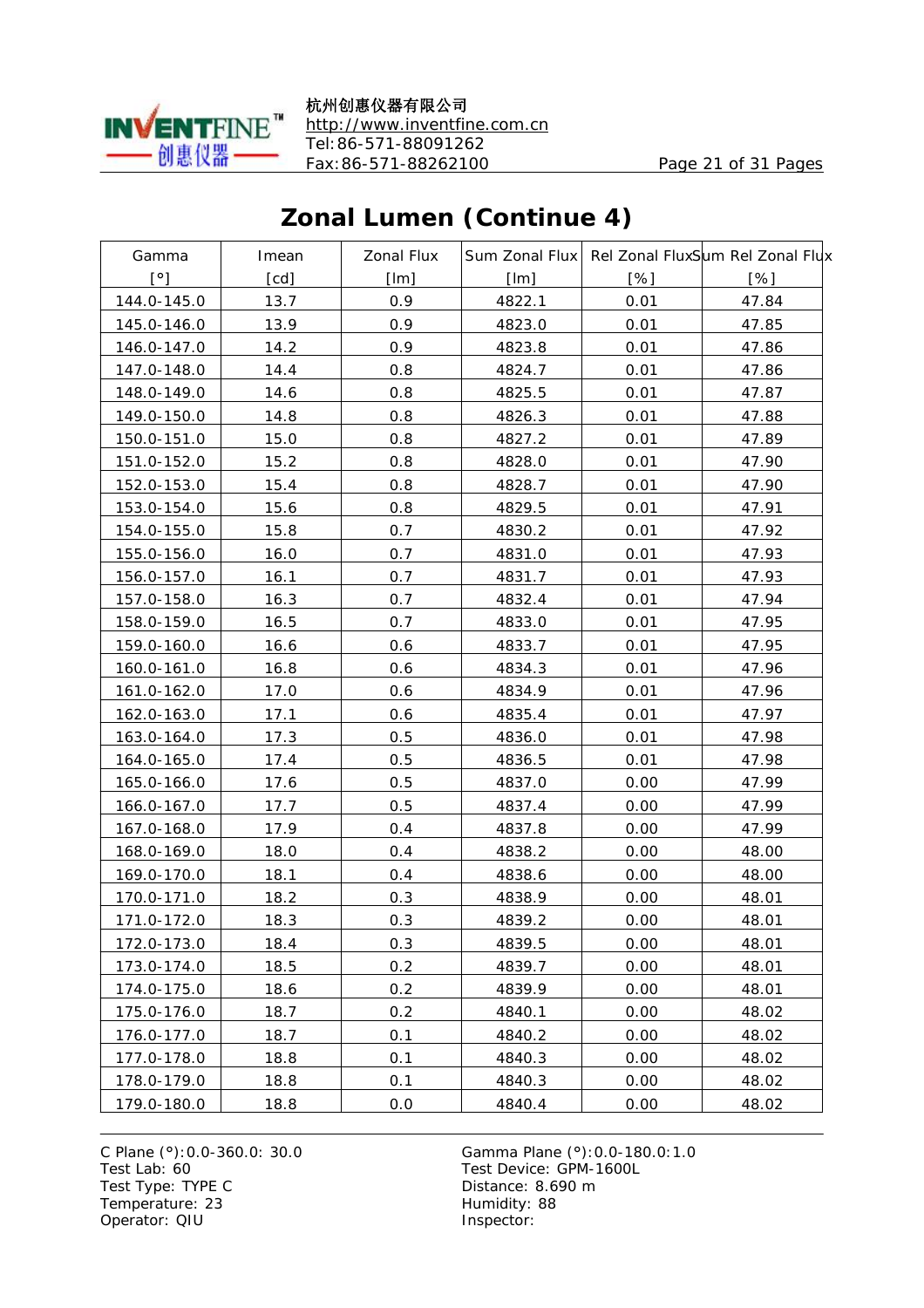

杭州创惠仪器有限公司 <http://www.inventfine.com.cn> Tel:86-571-88091262 Fax:86-571-88262100 Page 22 of 31 Pages

#### **Candlepower Table**

| <b>VUINICPOWGI TUDIC</b> |        |        |        |        |        |        |        |        |        | Unit: cd |
|--------------------------|--------|--------|--------|--------|--------|--------|--------|--------|--------|----------|
| G\C                      | CO.0   | C30.0  | C60.0  | C90.0  | C120.0 | C150.0 | C180.0 | C210.0 | C240.0 | C270.0   |
| GO.0                     | 1811.1 | 1811.2 | 1812.6 | 1814.9 | 1815.3 | 1813.3 | 1811.1 | 1811.2 | 1812.6 | 1814.9   |
| G1.0                     | 1811.9 | 1812.3 | 1814.3 | 1815.9 | 1815.6 | 1812.7 | 1809.0 | 1808.9 | 1810.7 | 1813.2   |
| G2.0                     | 1811.7 | 1813.0 | 1814.8 | 1815.9 | 1814.7 | 1810.7 | 1806.4 | 1805.8 | 1807.4 | 1810.6   |
| G3.0                     | 1810.9 | 1813.0 | 1814.8 | 1814.8 | 1813.3 | 1808.9 | 1803.7 | 1801.9 | 1803.6 | 1807.0   |
| G4.0                     | 1809.2 | 1811.6 | 1813.8 | 1813.5 | 1810.4 | 1806.0 | 1799.1 | 1797.2 | 1798.7 | 1802.4   |
| G5.0                     | 1807.2 | 1809.7 | 1811.5 | 1811.1 | 1807.2 | 1801.5 | 1794.5 | 1791.7 | 1793.3 | 1797.1   |
| G6.0                     | 1804.2 | 1807.0 | 1808.7 | 1807.8 | 1803.0 | 1797.0 | 1788.9 | 1785.8 | 1786.8 | 1791.9   |
| G7.0                     | 1800.2 | 1803.9 | 1805.1 | 1803.8 | 1798.0 | 1791.2 | 1783.1 | 1778.7 | 1779.9 | 1784.7   |
| G8.0                     | 1795.2 | 1799.7 | 1801.0 | 1798.7 | 1792.7 | 1785.3 | 1775.1 | 1771.2 | 1771.7 | 1776.9   |
| G9.0                     | 1790.2 | 1794.5 | 1795.5 | 1792.1 | 1785.9 | 1778.2 | 1767.6 | 1762.3 | 1762.7 | 1768.2   |
| G10.0                    | 1784.1 | 1788.7 | 1789.4 | 1786.0 | 1778.3 | 1770.2 | 1758.9 | 1753.1 | 1753.5 | 1759.0   |
| G11.0                    | 1776.4 | 1782.3 | 1782.3 | 1778.3 | 1769.9 | 1761.7 | 1750.0 | 1743.4 | 1742.6 | 1748.5   |
| G12.0                    | 1768.9 | 1774.9 | 1774.8 | 1769.8 | 1761.2 | 1752.4 | 1739.5 | 1732.7 | 1731.4 | 1737.8   |
| G13.0                    | 1760.8 | 1766.7 | 1766.5 | 1761.3 | 1751.5 | 1742.3 | 1728.6 | 1721.1 | 1719.2 | 1725.9   |
| G14.0                    | 1751.6 | 1758.3 | 1757.4 | 1750.6 | 1741.0 | 1731.6 | 1717.4 | 1708.7 | 1707.0 | 1713.6   |
| G15.0                    | 1741.6 | 1748.6 | 1747.4 | 1740.5 | 1729.7 | 1720.0 | 1704.8 | 1695.8 | 1694.1 | 1700.2   |
| G16.0                    | 1731.0 | 1738.5 | 1736.5 | 1728.9 | 1718.2 | 1707.9 | 1692.2 | 1682.7 | 1679.0 | 1685.9   |
| G17.0                    | 1719.8 | 1727.2 | 1725.2 | 1716.8 | 1705.3 | 1694.9 | 1678.6 | 1667.6 | 1664.4 | 1671.2   |
| G18.0                    | 1708.3 | 1715.4 | 1713.0 | 1704.5 | 1692.1 | 1681.9 | 1664.8 | 1653.5 | 1648.7 | 1655.7   |
| G19.0                    | 1695.7 | 1703.0 | 1699.9 | 1690.4 | 1678.0 | 1667.8 | 1649.8 | 1638.0 | 1632.5 | 1640.3   |
| G20.0                    | 1682.8 | 1690.1 | 1687.0 | 1676.3 | 1664.1 | 1653.2 | 1634.4 | 1621.7 | 1616.2 | 1623.5   |
| G21.0                    | 1668.7 | 1675.9 | 1672.2 | 1661.5 | 1648.5 | 1637.9 | 1618.7 | 1605.2 | 1599.2 | 1605.7   |
| G22.0                    | 1653.5 | 1662.3 | 1657.3 | 1646.1 | 1632.9 | 1622.5 | 1601.9 | 1587.4 | 1580.4 | 1587.8   |
| G23.0                    | 1638.9 | 1647.5 | 1642.8 | 1629.7 | 1615.9 | 1605.3 | 1584.7 | 1569.8 | 1562.2 | 1569.7   |
| G24.0                    | 1623.4 | 1631.3 | 1626.0 | 1613.7 | 1599.1 | 1589.3 | 1566.5 | 1552.0 | 1543.8 | 1550.7   |
| G25.0                    | 1607.4 | 1615.8 | 1609.7 | 1595.8 | 1581.9 | 1570.8 | 1548.2 | 1531.8 | 1523.1 | 1530.7   |
| G26.0                    | 1590.2 | 1598.8 | 1592.4 | 1578.1 | 1563.4 | 1553.4 | 1528.9 | 1512.8 | 1503.1 | 1511.2   |
| G27.0                    | 1573.2 | 1582.3 | 1575.0 | 1559.3 | 1545.1 | 1534.9 | 1509.8 | 1493.5 | 1483.0 | 1490.0   |
| G28.0                    | 1554.8 | 1563.9 | 1556.3 | 1541.3 | 1526.4 | 1515.8 | 1490.6 | 1472.8 | 1462.0 | 1469.5   |
| G29.0                    | 1536.7 | 1546.2 | 1537.7 | 1521.9 | 1506.1 | 1496.3 | 1469.3 | 1451.7 | 1440.6 | 1446.9   |
| G30.0                    | 1517.9 | 1527.3 | 1518.8 | 1500.8 | 1486.1 | 1476.4 | 1449.4 | 1430.9 | 1419.3 | 1425.2   |
| G31.0                    | 1498.5 | 1508.1 | 1499.3 | 1481.5 | 1465.6 | 1456.5 | 1428.5 | 1409.2 | 1395.7 | 1403.4   |
| G32.0                    | 1479.1 | 1488.5 | 1478.2 | 1461.2 | 1444.7 | 1435.5 | 1406.9 | 1387.0 | 1373.7 | 1380.2   |
| G33.0                    | 1458.7 | 1469.1 | 1458.3 | 1439.4 | 1424.4 | 1414.8 | 1384.5 | 1364.1 | 1349.9 | 1356.7   |
| G34.0                    | 1437.9 | 1447.6 | 1436.4 | 1418.2 | 1401.5 | 1393.0 | 1362.2 | 1341.0 | 1327.1 | 1333.3   |
| G35.0                    | 1416.8 | 1427.0 | 1415.9 | 1396.7 | 1379.7 | 1371.8 | 1339.1 | 1317.4 | 1302.8 | 1309.6   |
| G36.0                    | 1395.6 | 1405.8 | 1394.3 | 1373.8 | 1357.2 | 1348.9 | 1316.6 | 1294.5 | 1279.4 | 1285.8   |

Test Type: TYPE C<br>
Temperature: 23<br>
Temperature: 23<br>
Distance: 8.690 m Temperature: 23 Operator: QIU Inspector: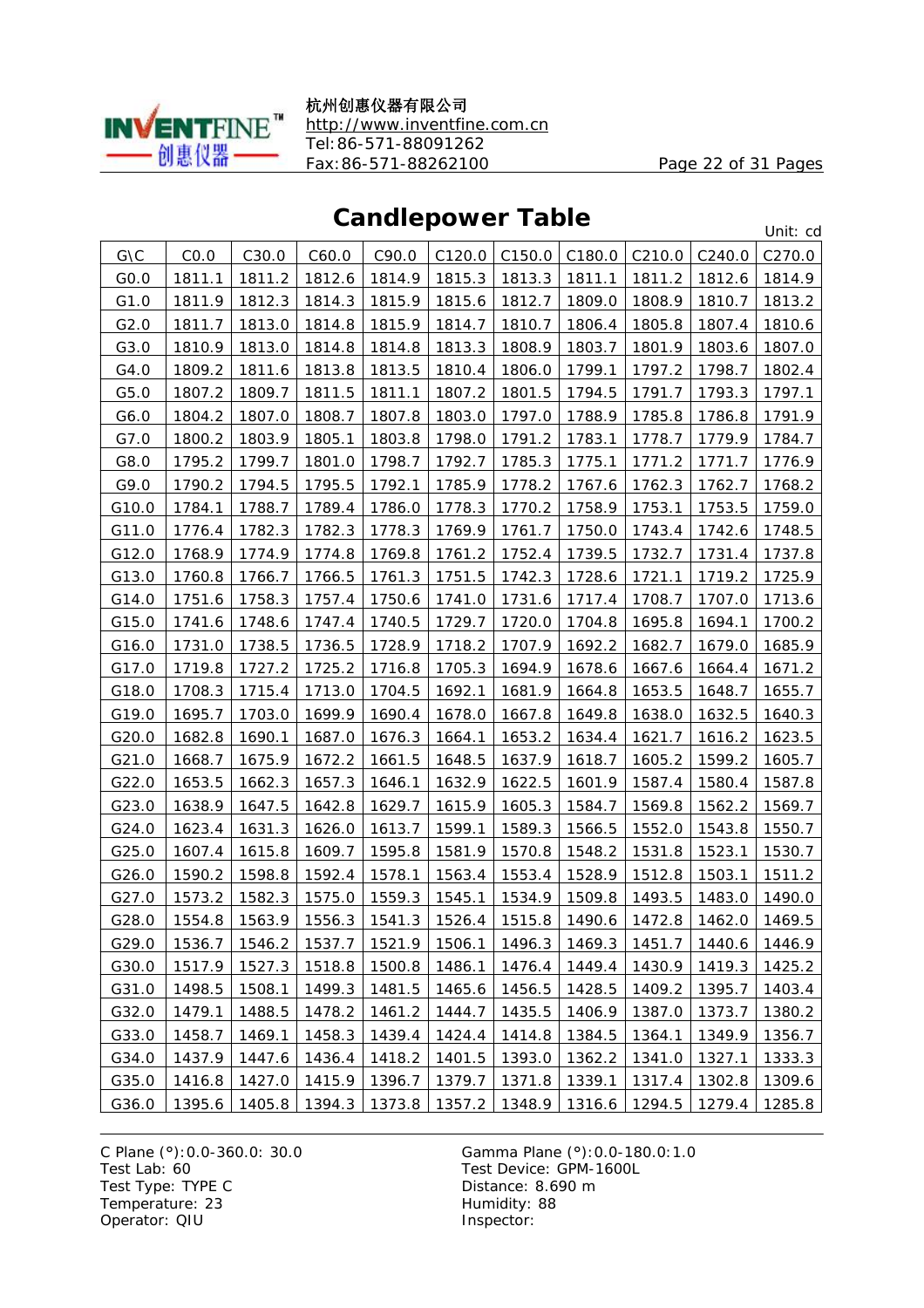

杭州创惠仪器有限公司 <http://www.inventfine.com.cn> Tel:86-571-88091262 Fax:86-571-88262100 Page 23 of 31 Pages

### **Candlepower Table (Continue 1)**

Unit: cd

| G\C   | CO.0   | C30.0  | C60.0  | C90.0  | C120.0 | C150.0 | C180.0 | C210.0 | C240.0 | C <sub>270.0</sub> |
|-------|--------|--------|--------|--------|--------|--------|--------|--------|--------|--------------------|
| G37.0 | 1373.7 | 1383.6 | 1371.8 | 1352.2 | 1335.1 | 1326.6 | 1292.5 | 1270.2 | 1254.8 | 1260.5             |
| G38.0 | 1351.3 | 1361.5 | 1349.5 | 1328.5 | 1311.9 | 1302.9 | 1268.4 | 1245.1 | 1229.8 | 1236.1             |
| G39.0 | 1328.5 | 1338.7 | 1326.4 | 1305.7 | 1288.2 | 1280.2 | 1243.9 | 1220.7 | 1204.6 | 1210.7             |
| G40.0 | 1304.8 | 1315.6 | 1302.8 | 1281.6 | 1264.1 | 1256.6 | 1220.8 | 1196.2 | 1179.0 | 1185.3             |
| G41.0 | 1282.8 | 1292.5 | 1279.2 | 1258.8 | 1240.5 | 1232.6 | 1195.1 | 1170.6 | 1152.8 | 1159.3             |
| G42.0 | 1258.7 | 1268.9 | 1255.3 | 1233.4 | 1217.0 | 1208.0 | 1170.8 | 1145.4 | 1127.4 | 1133.7             |
| G43.0 | 1234.4 | 1244.8 | 1230.9 | 1209.3 | 1192.3 | 1183.9 | 1144.6 | 1118.8 | 1100.9 | 1107.3             |
| G44.0 | 1210.5 | 1220.5 | 1206.5 | 1184.4 | 1167.9 | 1159.1 | 1118.9 | 1093.2 | 1074.5 | 1080.4             |
| G45.0 | 1186.3 | 1196.8 | 1182.2 | 1160.4 | 1143.2 | 1134.4 | 1092.7 | 1066.8 | 1048.2 | 1053.4             |
| G46.0 | 1161.0 | 1171.9 | 1157.6 | 1135.2 | 1117.1 | 1108.6 | 1066.3 | 1040.6 | 1021.5 | 1027.4             |
| G47.0 | 1136.2 | 1146.8 | 1132.6 | 1110.0 | 1092.1 | 1083.8 | 1039.6 | 1013.7 | 994.0  | 999.8              |
| G48.0 | 1110.2 | 1121.8 | 1106.4 | 1084.1 | 1066.2 | 1057.8 | 1013.0 | 986.5  | 966.4  | 972.5              |
| G49.0 | 1085.4 | 1095.8 | 1081.2 | 1058.4 | 1040.7 | 1032.3 | 986.6  | 958.7  | 938.9  | 943.6              |
| G50.0 | 1058.8 | 1070.3 | 1055.3 | 1032.6 | 1013.8 | 1006.3 | 959.0  | 931.7  | 910.9  | 917.1              |
| G51.0 | 1033.1 | 1043.6 | 1028.9 | 1006.6 | 988.3  | 979.6  | 931.8  | 903.2  | 883.5  | 889.1              |
| G52.0 | 1005.8 | 1016.5 | 1002.0 | 980.6  | 961.3  | 952.9  | 903.5  | 875.0  | 855.4  | 860.9              |
| G53.0 | 980.4  | 990.9  | 976.2  | 953.9  | 935.0  | 925.8  | 875.0  | 847.8  | 826.3  | 832.5              |
| G54.0 | 952.2  | 963.7  | 949.2  | 926.7  | 907.4  | 898.5  | 847.7  | 818.4  | 798.8  | 804.6              |
| G55.0 | 926.1  | 937.5  | 922.5  | 899.6  | 881.8  | 872.2  | 818.0  | 789.9  | 770.2  | 775.0              |
| G56.0 | 898.1  | 910.0  | 895.3  | 872.7  | 853.7  | 843.8  | 790.5  | 761.5  | 741.6  | 746.6              |
| G57.0 | 870.3  | 882.9  | 867.7  | 846.1  | 826.0  | 817.2  | 761.8  | 731.9  | 712.1  | 718.0              |
| G58.0 | 842.4  | 854.5  | 839.9  | 818.3  | 798.9  | 789.7  | 732.8  | 703.5  | 683.0  | 689.4              |
| G59.0 | 814.7  | 826.9  | 812.8  | 790.4  | 771.6  | 760.9  | 703.0  | 673.5  | 653.0  | 660.3              |
| G60.0 | 785.8  | 798.8  | 784.8  | 762.6  | 743.5  | 733.4  | 673.6  | 644.6  | 624.3  | 630.2              |
| G61.0 | 758.0  | 770.3  | 757.2  | 735.8  | 715.3  | 705.0  | 644.0  | 615.0  | 594.2  | 600.8              |
| G62.0 | 728.8  | 742.2  | 728.5  | 707.3  | 686.7  | 676.2  | 614.9  | 585.1  | 565.7  | 571.1              |
| G63.0 | 700.8  | 713.7  | 701.0  | 678.7  | 658.5  | 647.7  | 585.6  | 555.2  | 535.2  | 541.3              |
| G64.0 | 672.2  | 684.4  | 672.1  | 649.9  | 629.5  | 618.4  | 555.7  | 525.8  | 506.0  | 511.5              |
| G65.0 | 643.2  | 656.3  | 644.5  | 622.3  | 601.8  | 590.4  | 525.7  | 496.4  | 477.0  | 482.4              |
| G66.0 | 613.7  | 627.0  | 614.8  | 592.8  | 572.3  | 561.2  | 496.0  | 466.6  | 447.4  | 452.9              |
| G67.0 | 583.4  | 596.9  | 585.6  | 565.3  | 544.7  | 532.6  | 465.9  | 435.6  | 417.1  | 424.2              |
| G68.0 | 554.6  | 568.2  | 557.9  | 536.5  | 515.7  | 503.4  | 436.1  | 406.4  | 387.7  | 394.0              |
| G69.0 | 525.3  | 538.6  | 528.1  | 508.3  | 487.5  | 474.1  | 405.4  | 376.6  | 358.2  | 365.4              |
| G70.0 | 495.3  | 509.1  | 499.7  | 478.8  | 457.7  | 444.8  | 376.2  | 346.9  | 328.9  | 334.9              |
| G71.0 | 465.8  | 479.4  | 470.4  | 451.0  | 428.8  | 416.1  | 346.5  | 317.6  | 300.5  | 307.8              |
| G72.0 | 436.0  | 450.4  | 442.3  | 421.5  | 399.7  | 386.8  | 317.7  | 288.3  | 271.8  | 278.6              |
| G73.0 | 407.0  | 420.5  | 411.8  | 393.3  | 372.1  | 358.3  | 288.4  | 260.2  | 243.5  | 250.3              |

Test Type: TYPE C<br>
Temperature: 23<br>
Temperature: 23<br>
Distance: 8.690 m Temperature: 23 Operator: QIU Inspector: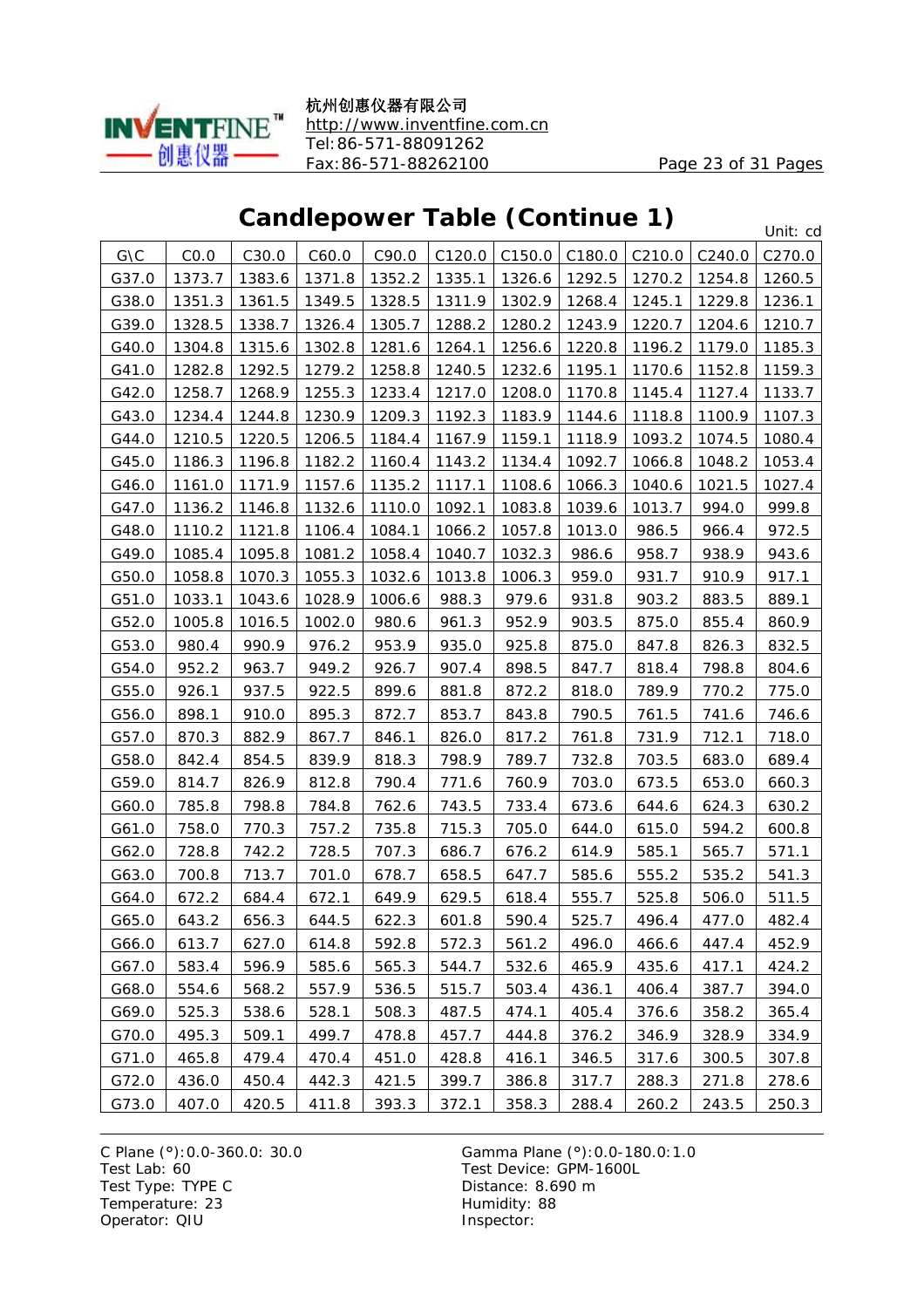

杭州创惠仪器有限公司 <http://www.inventfine.com.cn> Tel:86-571-88091262 Fax:86-571-88262100 Page 24 of 31 Pages

### **Candlepower Table (Continue 2)**

Unit: cd

| G\C    | CO.0  | C30.0 | C60.0 | C90.0 | C120.0 | C150.0 | C180.0 | C210.0 | C240.0 | C <sub>270.0</sub> |
|--------|-------|-------|-------|-------|--------|--------|--------|--------|--------|--------------------|
| G74.0  | 378.0 | 392.4 | 383.3 | 364.5 | 343.4  | 329.5  | 259.0  | 231.9  | 215.9  | 223.3              |
| G75.0  | 348.5 | 363.1 | 355.1 | 336.1 | 314.4  | 300.8  | 230.8  | 204.3  | 189.0  | 196.5              |
| G76.0  | 319.7 | 333.3 | 326.4 | 307.4 | 287.1  | 272.0  | 203.3  | 176.9  | 163.0  | 170.4              |
| G77.0  | 290.1 | 304.6 | 297.0 | 279.6 | 258.3  | 244.4  | 177.0  | 151.4  | 137.9  | 144.8              |
| G78.0  | 262.5 | 276.3 | 269.7 | 252.4 | 231.9  | 217.3  | 150.9  | 126.3  | 114.1  | 120.9              |
| G79.0  | 234.1 | 248.2 | 242.2 | 225.6 | 205.4  | 190.2  | 125.4  | 103.0  | 92.1   | 98.8               |
| G80.0  | 206.8 | 220.2 | 215.9 | 199.4 | 179.5  | 164.3  | 102.2  | 80.8   | 71.5   | <u>78.1</u>        |
| G81.0  | 180.1 | 192.7 | 187.8 | 173.9 | 153.9  | 139.4  | 80.6   | 60.0   | 53.5   | 59.7               |
| G82.0  | 154.9 | 167.7 | 162.8 | 149.3 | 130.4  | 116.1  | 59.8   | 42.5   | 37.4   | 42.8               |
| G83.0  | 129.1 | 141.8 | 138.3 | 125.8 | 107.3  | 93.1   | 42.8   | 27.8   | 24.1   | 28.6               |
| G84.0  | 105.7 | 117.3 | 115.1 | 103.9 | 86.7   | 72.9   | 27.0   | 16.1   | 14.1   | 17.3               |
| G85.0  | 83.4  | 94.6  | 92.9  | 83.7  | 66.9   | 53.7   | 15.4   | 8.4    | 7.6    | 9.5                |
| G86.0  | 63.4  | 73.7  | 73.1  | 65.0  | 50.2   | 37.5   | 7.3    | 4.2    | 3.3    | 4.2                |
| G87.0  | 45.3  | 54.8  | 55.5  | 48.5  | 35.4   | 23.9   | 3.4    | 3.1    | 2.6    | 2.3                |
| G88.0  | 30.1  | 38.4  | 40.0  | 34.0  | 23.1   | 14.1   | 3.0    | 3.0    | 2.6    | 2.3                |
| G89.0  | 18.0  | 24.2  | 26.2  | 21.5  | 13.7   | 7.6    | 3.2    | 3.0    | 2.7    | 2.3                |
| G90.0  | 9.4   | 14.6  | 16.2  | 12.7  | 7.2    | 3.8    | 3.3    | 3.2    | 2.8    | 2.5                |
| G91.0  | 4.8   | 7.7   | 8.8   | 6.2   | 3.2    | 3.6    | 3.5    | 3.3    | 2.9    | 2.6                |
| G92.0  | 4.2   | 4.2   | 4.1   | 2.8   | 3.0    | 3.6    | 3.6    | 3.5    | 3.0    | 2.7                |
| G93.0  | 4.3   | 4.0   | 3.2   | 2.7   | 3.1    | 3.7    | 3.8    | 3.7    | 3.2    | 2.9                |
| G94.0  | 4.4   | 4.0   | 3.2   | 2.9   | 3.3    | 3.8    | 4.0    | 3.8    | 3.4    | 3.0                |
| G95.0  | 4.5   | 4.0   | 3.3   | 3.0   | 3.4    | 4.1    | 4.2    | 4.0    | 3.5    | 3.2                |
| G96.0  | 4.6   | 4.1   | 3.4   | 3.1   | 3.5    | 4.2    | 4.4    | 4.2    | 3.7    | 3.3                |
| G97.0  | 4.7   | 4.2   | 3.5   | 3.3   | 3.7    | 4.4    | 4.6    | 4.4    | 3.8    | 3.5                |
| G98.0  | 4.9   | 4.3   | 3.6   | 3.4   | 3.8    | 4.6    | 4.8    | 4.6    | 4.1    | 3.7                |
| G99.0  | 5.0   | 4.4   | 3.8   | 3.6   | 4.0    | 4.8    | 5.0    | 4.8    | 4.2    | 3.8                |
| G100.0 | 5.1   | 4.6   | 3.9   | 3.8   | 4.2    | 5.0    | 5.1    | 5.0    | 4.4    | 4.0                |
| G101.0 | 5.3   | 4.8   | 4.1   | 3.9   | 4.4    | 5.2    | 5.3    | 5.1    | 4.6    | 4.2                |
| G102.0 | 5.4   | 4.9   | 4.2   | 4.1   | 4.6    | 5.4    | 5.6    | 5.3    | 4.8    | 4.4                |
| G103.0 | 5.6   | 5.0   | 4.4   | 4.3   | 4.8    | 5.6    | 5.7    | 5.5    | 5.0    | 4.6                |
| G104.0 | 5.7   | 5.2   | 4.6   | 4.5   | 4.9    | 5.8    | 5.9    | 5.8    | 5.1    | 4.8                |
| G105.0 | 5.9   | 5.4   | 4.8   | 4.7   | 5.1    | 6.0    | 6.2    | 5.9    | 5.3    | 4.9                |
| G106.0 | 6.2   | 5.6   | 5.0   | 4.8   | 5.3    | 6.2    | 6.3    | 6.1    | 5.5    | 5.1                |
| G107.0 | 6.3   | 5.8   | 5.2   | 5.0   | 5.6    | 6.4    | 6.5    | 6.3    | 5.7    | 5.3                |
| G108.0 | 6.5   | 6.0   | 5.3   | 5.3   | 5.7    | $6.6$  | 6.7    | 6.5    | 5.9    | 5.5                |
| G109.0 | 6.7   | 6.2   | 5.6   | 5.4   | 5.9    | 6.8    | 7.0    | 6.7    | 6.1    | 5.7                |
| G110.0 | 7.0   | 6.4   | 5.8   | 5.6   | 6.2    | 7.0    | 7.1    | 6.9    | 6.3    | 5.9                |

Test Type: TYPE C<br>
Temperature: 23<br>
Temperature: 23<br>
Distance: 8.690 m Temperature: 23 Operator: QIU Inspector: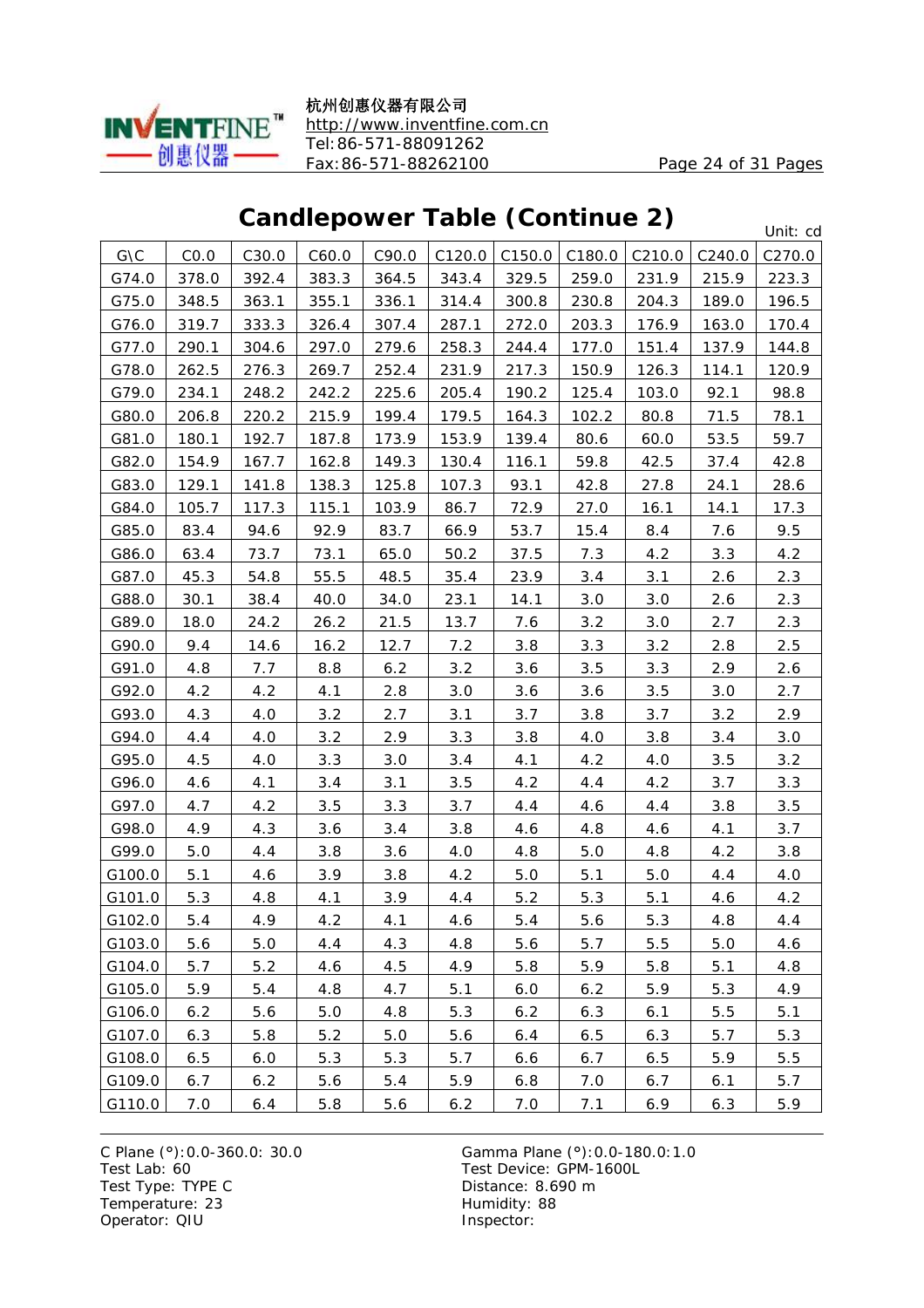

杭州创惠仪器有限公司 <http://www.inventfine.com.cn> Tel:86-571-88091262 Fax:86-571-88262100 Page 25 of 31 Pages

### **Candlepower Table (Continue 3)**

Unit: cd

|                    |      |       |       |       |        |        |        |        |        | טיוונ. טע |
|--------------------|------|-------|-------|-------|--------|--------|--------|--------|--------|-----------|
| $G\setminus C$     | CO.0 | C30.0 | C60.0 | C90.0 | C120.0 | C150.0 | C180.0 | C210.0 | C240.0 | C270.0    |
| G111.0             | 7.1  | 6.6   | 5.9   | 5.8   | 6.4    | 7.2    | 7.3    | 7.1    | 6.5    | 6.1       |
| G112.0             | 7.4  | 6.8   | 6.2   | 6.1   | 6.5    | 7.4    | 7.5    | 7.3    | 6.7    | 6.3       |
| G113.0             | 7.6  | 7.0   | 6.4   | 6.2   | 6.7    | 7.7    | 7.7    | 7.5    | 6.9    | 6.5       |
| G114.0             | 7.8  | 7.2   | 6.6   | 6.4   | 7.0    | 7.8    | 7.9    | 7.7    | 7.1    | 6.7       |
| G115.0             | 8.0  | 7.3   | 6.7   | 6.6   | 7.2    | 8.0    | 8.1    | 7.9    | 7.3    | 6.9       |
| G116.0             | 8.2  | 7.6   | 7.0   | 6.8   | 7.4    | 8.2    | 8.3    | 8.1    | 7.5    | 7.1       |
| G117.0             | 8.4  | 7.8   | 7.2   | 7.1   | 7.6    | 8.5    | 8.5    | 8.3    | 7.7    | 7.3       |
| G118.0             | 8.6  | 8.0   | 7.4   | 7.3   | 7.8    | 8.6    | 8.7    | 8.5    | 7.9    | 7.5       |
| G119.0             | 8.8  | 8.1   | 7.6   | 7.5   | 8.0    | 8.8    | 8.9    | 8.7    | 8.1    | 7.7       |
| G120.0             | 9.0  | 8.4   | 7.8   | 7.8   | 8.2    | 9.1    | 9.1    | 8.9    | 8.3    | 7.9       |
| G121.0             | 9.2  | 8.5   | 8.0   | 8.0   | 8.5    | 9.3    | 9.3    | 9.1    | 8.5    | 8.1       |
| G122.0             | 9.4  | 8.7   | 8.2   | 8.2   | 8.7    | 9.5    | 9.5    | 9.2    | 8.7    | 8.4       |
| G123.0             | 9.6  | 8.9   | 8.4   | 8.4   | 8.9    | 9.7    | 9.7    | 9.4    | 8.9    | 8.6       |
| G124.0             | 9.8  | 9.1   | 8.6   | 8.6   | 9.1    | 9.9    | 9.9    | 9.6    | 9.1    | 8.8       |
| G125.0             | 10.0 | 9.3   | 8.8   | 8.8   | 9.3    | 10.1   | 10.1   | 9.8    | 9.4    | 9.0       |
| G126.0             | 10.2 | 9.5   | 9.1   | 9.1   | 9.5    | 10.3   | 10.3   | 10.0   | 9.6    | 9.2       |
| G127.0             | 10.4 | 9.7   | 9.2   | 9.3   | 9.7    | 10.6   | 10.6   | 10.2   | 9.8    | 9.4       |
| G128.0             | 10.6 | 9.9   | 9.4   | 9.5   | 10.0   | 10.8   | 10.8   | 10.5   | 10.0   | 9.6       |
| G <sub>129.0</sub> | 10.8 | 10.1  | 9.6   | 9.7   | 10.2   | 11.0   | 11.0   | 10.7   | 10.2   | 9.9       |
| G130.0             | 11.1 | 10.3  | 9.9   | 10.0  | 10.4   | 11.1   | 11.2   | 10.9   | 10.4   | 10.1      |
| G131.0             | 11.2 | 10.6  | 10.1  | 10.2  | 10.6   | 11.3   | 11.4   | 11.1   | 10.7   | 10.3      |
| G132.0             | 11.5 | 10.8  | 10.3  | 10.4  | 10.9   | 11.5   | 11.7   | 11.4   | 10.9   | 10.5      |
| G133.0             | 11.7 | 11.0  | 10.5  | 10.6  | 11.1   | 11.7   | 11.9   | 11.6   | 11.2   | 10.8      |
| G134.0             | 11.9 | 11.2  | 10.7  | 10.9  | 11.4   | 12.0   | 12.1   | 11.8   | 11.4   | 11.0      |
| G135.0             | 12.1 | 11.4  | 10.9  | 11.1  | 11.6   | 12.2   | 12.3   | 12.0   | 11.6   | 11.2      |
| G136.0             | 12.4 | 11.7  | 11.1  | 11.3  | 11.8   | 12.4   | 12.6   | 12.3   | 11.8   | 11.5      |
| G137.0             | 12.6 | 11.9  | 11.4  | 11.6  | 12.0   | 12.6   | 12.8   | 12.5   | 12.0   | 11.7      |
| G138.0             | 12.9 | 12.1  | 11.6  | 11.8  | 12.3   | 12.9   | 13.1   | 12.8   | 12.3   | 11.9      |
| G139.0             | 13.1 | 12.3  | 11.9  | 12.0  | 12.5   | 13.1   | 13.3   | 13.0   | 12.5   | 12.1      |
| G140.0             | 13.3 | 12.5  | 12.1  | 12.3  | 12.8   | 13.3   | 13.5   | 13.2   | 12.7   | 12.4      |
| G141.0             | 13.5 | 12.7  | 12.4  | 12.5  | 12.9   | 13.5   | 13.7   | 13.5   | 12.9   | 12.5      |
| G142.0             | 13.7 | 12.9  | 12.6  | 12.7  | 13.1   | 13.8   | 14.0   | 13.7   | 13.1   | 12.7      |
| G143.0             | 14.0 | 13.2  | 12.8  | 13.0  | 13.4   | 14.0   | 14.1   | 14.0   | 13.3   | 13.0      |
| G144.0             | 14.1 | 13.4  | 13.1  | 13.2  | 13.6   | 14.2   | 14.4   | 14.2   | 13.6   | 13.2      |
| G145.0             | 14.4 | 13.6  | 13.3  | 13.4  | 13.8   | 14.4   | 14.6   | 14.4   | 13.8   | 13.4      |
| G146.0             | 14.6 | 13.9  | 13.5  | 13.6  | 14.0   | 14.6   | 14.8   | 14.6   | 14.0   | 13.6      |
| G147.0             | 14.8 | 14.1  | 13.7  | 13.8  | 14.2   | 14.9   | 15.0   | 14.8   | 14.2   | 13.9      |

Test Type: TYPE C<br>
Temperature: 23<br>
Temperature: 23<br>
Distance: 8.690 m Temperature: 23 Operator: QIU Inspector: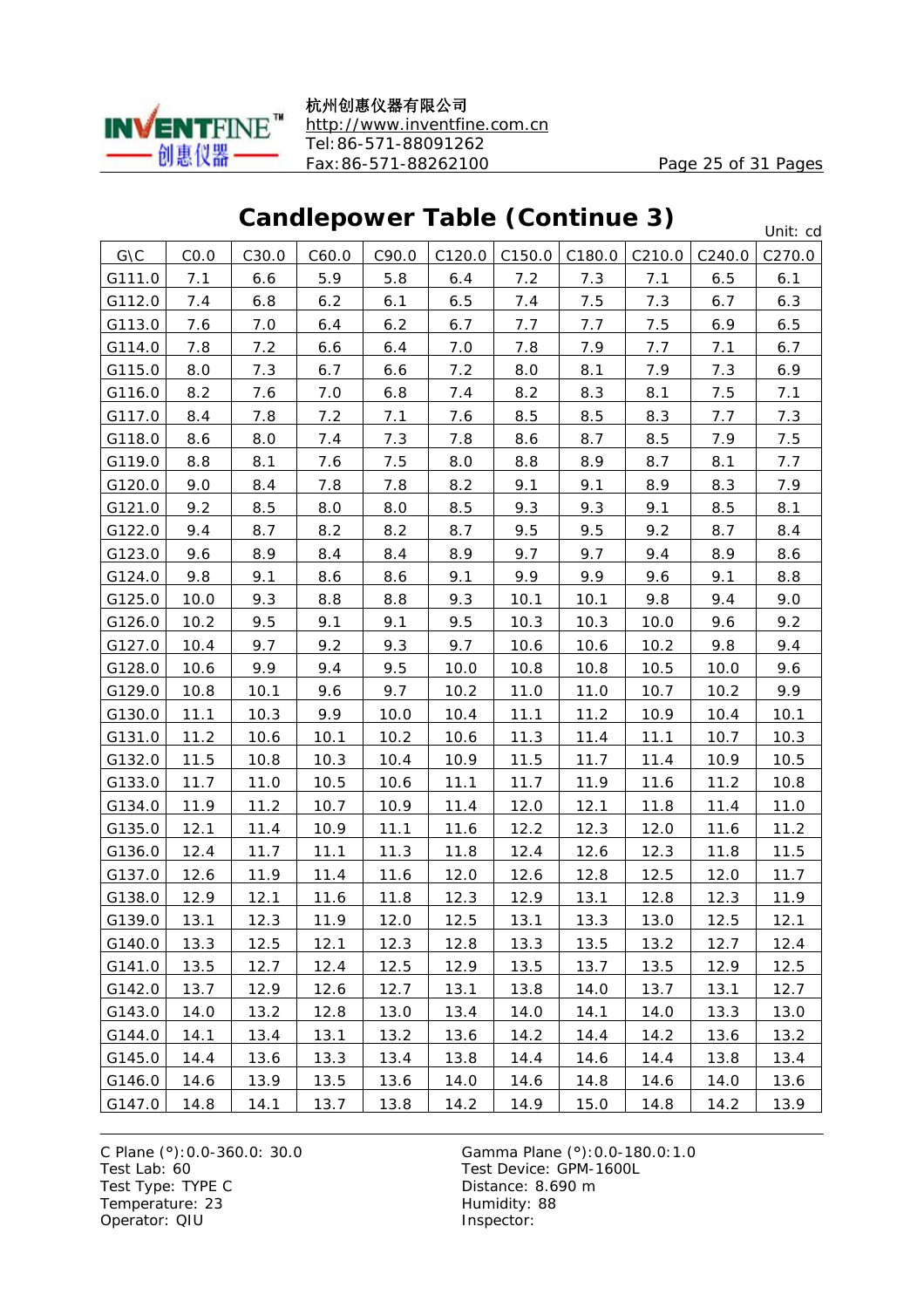

杭州创惠仪器有限公司 <http://www.inventfine.com.cn> Tel:86-571-88091262 Fax:86-571-88262100 Page 26 of 31 Pages

### **Candlepower Table (Continue 4)**

Unit: cd

|                |      |       |       |       |        |        |        |        |        | onnu va            |
|----------------|------|-------|-------|-------|--------|--------|--------|--------|--------|--------------------|
| $G\setminus C$ | CO.0 | C30.0 | C60.0 | C90.0 | C120.0 | C150.0 | C180.0 | C210.0 | C240.0 | C <sub>270.0</sub> |
| G148.0         | 14.9 | 14.2  | 14.0  | 14.0  | 14.4   | 15.0   | 15.2   | 15.0   | 14.4   | 14.1               |
| G149.0         | 15.1 | 14.4  | 14.2  | 14.2  | 14.6   | 15.3   | 15.4   | 15.3   | 14.7   | 14.2               |
| G150.0         | 15.3 | 14.7  | 14.4  | 14.4  | 14.8   | 15.4   | 15.6   | 15.5   | 14.9   | 14.4               |
| G151.0         | 15.5 | 14.8  | 14.7  | 14.7  | 15.0   | 15.6   | 15.7   | 15.7   | 15.0   | 14.7               |
| G152.0         | 15.7 | 15.0  | 14.9  | 14.8  | 15.2   | 15.8   | 15.9   | 15.9   | 15.3   | 14.9               |
| G153.0         | 15.9 | 15.3  | 15.1  | 15.0  | 15.4   | 16.0   | 16.1   | 16.1   | 15.5   | 15.1               |
| G154.0         | 16.1 | 15.4  | 15.3  | 15.1  | 15.6   | 16.2   | 16.3   | 16.2   | 15.6   | 15.3               |
| G155.0         | 16.2 | 15.6  | 15.5  | 15.4  | 15.7   | 16.4   | 16.4   | 16.4   | 15.9   | 15.5               |
| G156.0         | 16.4 | 15.9  | 15.7  | 15.6  | 15.9   | 16.5   | 16.6   | 16.6   | 16.1   | 15.7               |
| G157.0         | 16.5 | 16.0  | 15.9  | 15.7  | 16.1   | 16.7   | 16.8   | 16.8   | 16.2   | 15.9               |
| G158.0         | 16.6 | 16.2  | 16.1  | 15.9  | 16.3   | 16.9   | 16.9   | 16.9   | 16.4   | 16.1               |
| G159.0         | 16.8 | 16.4  | 16.3  | 16.1  | 16.5   | 17.0   | 17.0   | 17.0   | 16.5   | 16.3               |
| G160.0         | 17.0 | 16.5  | 16.5  | 16.3  | 16.6   | 17.2   | 17.2   | 17.2   | 16.8   | 16.5               |
| G161.0         | 17.1 | 16.7  | 16.6  | 16.5  | 16.8   | 17.3   | 17.3   | 17.3   | 16.9   | 16.6               |
| G162.0         | 17.2 | 16.9  | 16.8  | 16.6  | 17.0   | 17.4   | 17.5   | 17.5   | 17.1   | 16.9               |
| G163.0         | 17.4 | 17.0  | 17.0  | 16.8  | 17.1   | 17.6   | 17.6   | 17.6   | 17.2   | 17.0               |
| G164.0         | 17.5 | 17.2  | 17.2  | 17.0  | 17.3   | 17.7   | 17.7   | 17.7   | 17.5   | 17.2               |
| G165.0         | 17.7 | 17.3  | 17.3  | 17.1  | 17.5   | 17.8   | 17.8   | 17.8   | 17.6   | 17.4               |
| G166.0         | 17.8 | 17.5  | 17.5  | 17.3  | 17.6   | 17.9   | 18.0   | 17.9   | 17.7   | 17.6               |
| G167.0         | 17.9 | 17.6  | 17.7  | 17.5  | 17.7   | 18.0   | 18.1   | 18.1   | 17.8   | 17.8               |
| G168.0         | 18.0 | 17.7  | 17.8  | 17.7  | 17.9   | 18.1   | 18.2   | 18.2   | 18.0   | 17.9               |
| G169.0         | 18.2 | 17.8  | 17.9  | 17.9  | 18.0   | 18.2   | 18.3   | 18.3   | 18.1   | 18.1               |
| G170.0         | 18.3 | 17.9  | 18.0  | 18.0  | 18.1   | 18.3   | 18.4   | 18.4   | 18.2   | 18.2               |
| G171.0         | 18.4 | 18.1  | 18.1  | 18.2  | 18.2   | 18.4   | 18.5   | 18.5   | 18.3   | 18.4               |
| G172.0         | 18.5 | 18.2  | 18.3  | 18.3  | 18.3   | 18.4   | 18.6   | 18.5   | 18.4   | 18.5               |
| G173.0         | 18.6 | 18.3  | 18.4  | 18.4  | 18.4   | 18.5   | 18.7   | 18.6   | 18.5   | 18.7               |
| G174.0         | 18.7 | 18.4  | 18.5  | 18.6  | 18.4   | 18.6   | 18.8   | 18.7   | 18.5   | 18.8               |
| G175.0         | 18.8 | 18.5  | 18.5  | 18.7  | 18.5   | 18.6   | 18.8   | 18.7   | 18.6   | 18.9               |
| G176.0         | 18.8 | 18.5  | 18.5  | 18.8  | 18.5   | 18.7   | 18.8   | 18.7   | 18.6   | 19.0               |
| G177.0         | 18.9 | 18.6  | 18.6  | 18.9  | 18.6   | 18.7   | 18.9   | 18.7   | 18.7   | 19.1               |
| G178.0         | 19.0 | 18.7  | 18.6  | 19.0  | 18.6   | 18.7   | 19.0   | 18.7   | 18.7   | 19.1               |
| G179.0         | 19.0 | 18.7  | 18.7  | 19.1  | 18.7   | 18.7   | 19.0   | 18.7   | 18.7   | 19.1               |
| G180.0         | 19.0 | 18.7  | 18.7  | 19.1  | 18.7   | 18.7   | 19.0   | 18.7   | 18.7   | 19.1               |
|                |      |       |       |       |        |        |        |        |        |                    |
|                |      |       |       |       |        |        |        |        |        |                    |
|                |      |       |       |       |        |        |        |        |        |                    |
|                |      |       |       |       |        |        |        |        |        |                    |

Test Type: TYPE C<br>
Temperature: 23<br>
Temperature: 23<br>
Distance: 8.690 m Temperature: 23 Operator: QIU Inspector: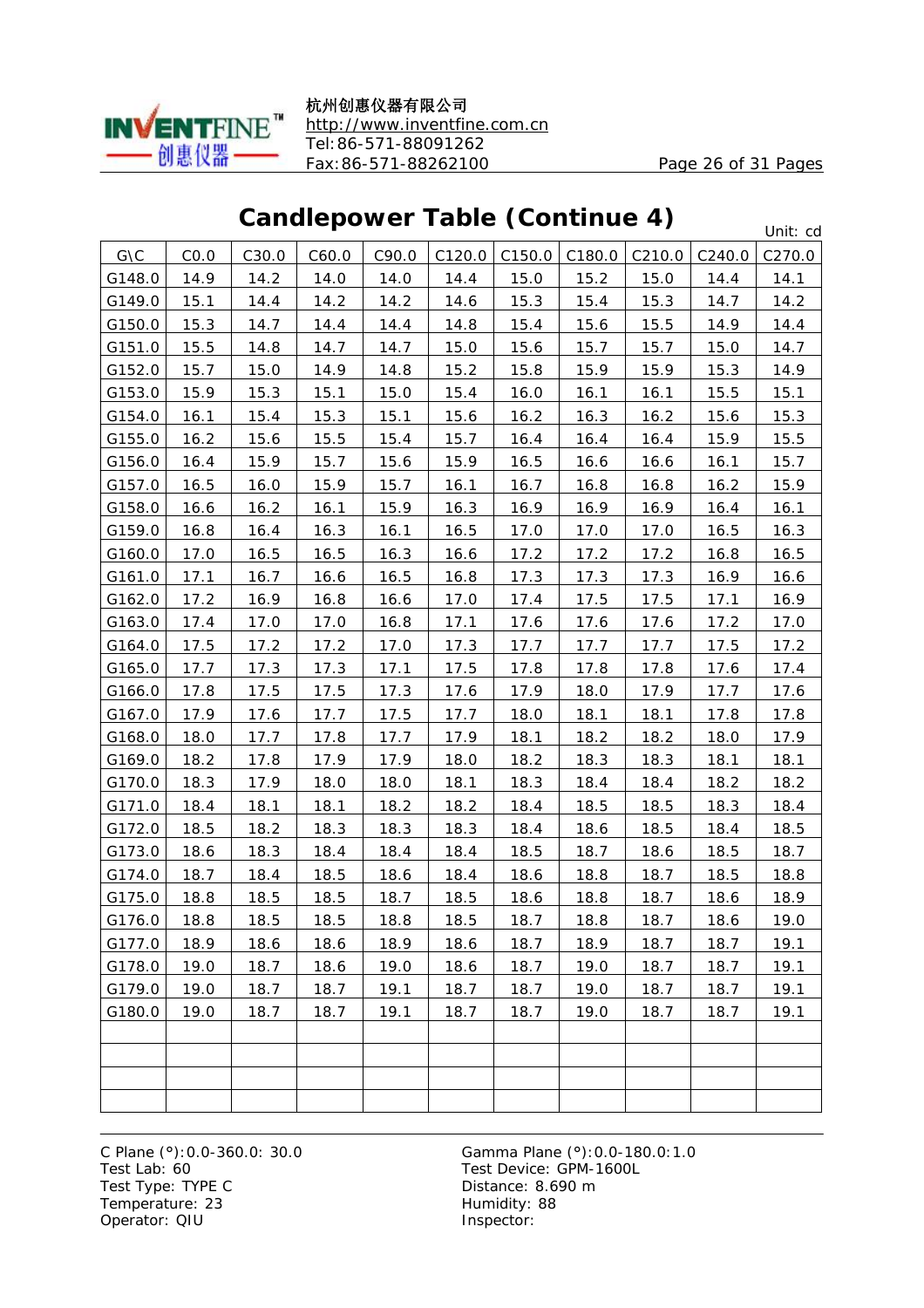

杭州创惠仪器有限公司 <http://www.inventfine.com.cn> Tel:86-571-88091262 Fax:86-571-88262100 Page 27 of 31 Pages

### **Candlepower Table (Continue 5)**

|                |        |        |        | canalopower Table (commune b) |  |  | Unit: cd |
|----------------|--------|--------|--------|-------------------------------|--|--|----------|
| $G\setminus C$ | C300.0 | C330.0 | C360.0 |                               |  |  |          |
| GO.0           | 1815.3 | 1813.3 | 1811.1 |                               |  |  |          |
| G1.0           | 1814.6 | 1813.2 | 1811.9 |                               |  |  |          |
| G2.0           | 1813.0 | 1812.6 | 1811.7 |                               |  |  |          |
| G3.0           | 1810.4 | 1810.9 | 1810.9 |                               |  |  |          |
| G4.0           | 1806.6 | 1808.6 | 1809.2 |                               |  |  |          |
| G5.0           | 1802.5 | 1805.2 | 1807.2 |                               |  |  |          |
| G6.0           | 1797.4 | 1801.0 | 1804.2 |                               |  |  |          |
| G7.0           | 1791.5 | 1796.0 | 1800.2 |                               |  |  |          |
| G8.0           | 1784.6 | 1790.3 | 1795.2 |                               |  |  |          |
| G9.0           | 1777.5 | 1783.9 | 1790.2 |                               |  |  |          |
| G10.0          | 1768.8 | 1776.9 | 1784.1 |                               |  |  |          |
| G11.0          | 1759.8 | 1768.5 | 1776.4 |                               |  |  |          |
| G12.0          | 1749.6 | 1759.9 | 1768.9 |                               |  |  |          |
| G13.0          | 1738.9 | 1750.6 | 1760.8 |                               |  |  |          |
| G14.0          | 1727.2 | 1740.0 | 1751.6 |                               |  |  |          |
| G15.0          | 1715.2 | 1728.8 | 1741.6 |                               |  |  |          |
| G16.0          | 1702.6 | 1717.2 | 1731.0 |                               |  |  |          |
| G17.0          | 1688.0 | 1704.9 | 1719.8 |                               |  |  |          |
| G18.0          | 1673.8 | 1691.5 | 1708.3 |                               |  |  |          |
| G19.0          | 1658.5 | 1677.2 | 1695.7 |                               |  |  |          |
| G20.0          | 1643.6 | 1663.0 | 1682.8 |                               |  |  |          |
| G21.0          | 1626.4 | 1647.5 | 1668.7 |                               |  |  |          |
| G22.0          | 1610.1 | 1632.3 | 1653.5 |                               |  |  |          |
| G23.0          | 1592.1 | 1615.6 | 1638.9 |                               |  |  |          |
| G24.0          | 1574.1 | 1598.9 | 1623.4 |                               |  |  |          |
| G25.0          | 1554.5 | 1580.9 | 1607.4 |                               |  |  |          |
| G26.0          | 1535.8 | 1563.5 | 1590.2 |                               |  |  |          |
| G27.0          | 1516.4 | 1543.8 | 1573.2 |                               |  |  |          |
| G28.0          | 1495.8 | 1524.7 | 1554.8 |                               |  |  |          |
| G29.0          | 1474.6 | 1505.2 | 1536.7 |                               |  |  |          |
| G30.0          | 1453.9 | 1485.0 | 1517.9 |                               |  |  |          |
| G31.0          | 1431.3 | 1463.3 | 1498.5 |                               |  |  |          |
| G32.0          | 1409.4 | 1442.8 | 1479.1 |                               |  |  |          |
| G33.0          | 1386.6 | 1421.1 | 1458.7 |                               |  |  |          |
| G34.0          | 1363.6 | 1398.9 | 1437.9 |                               |  |  |          |
| G35.0          | 1340.5 | 1376.2 | 1416.8 |                               |  |  |          |
| G36.0          | 1317.2 | 1353.3 | 1395.6 |                               |  |  |          |

Test Type: TYPE C<br>
Temperature: 23<br>
Temperature: 23<br>
Distance: 8.690 m Temperature: 23 Operator: QIU Inspector: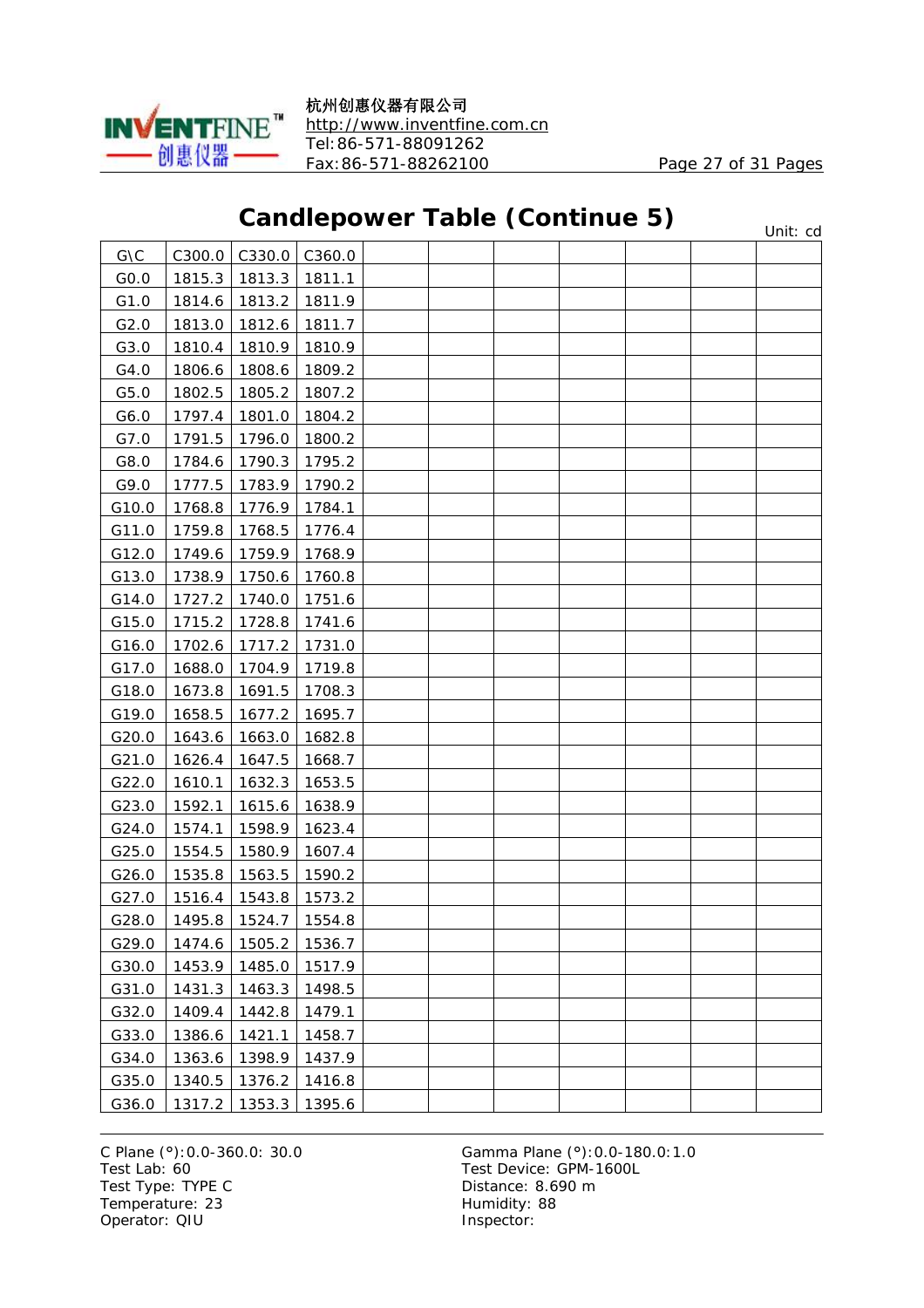

杭州创惠仪器有限公司 <http://www.inventfine.com.cn> Tel:86-571-88091262 Fax:86-571-88262100 Page 28 of 31 Pages

Unit: cd

### **Candlepower Table (Continue 6)**

| $G\setminus C$ | C300.0 | C330.0 | C360.0 |  |  |  |  |
|----------------|--------|--------|--------|--|--|--|--|
| G37.0          | 1292.2 | 1330.4 | 1373.7 |  |  |  |  |
| G38.0          | 1268.5 | 1307.2 | 1351.3 |  |  |  |  |
| G39.0          | 1243.0 | 1281.8 | 1328.5 |  |  |  |  |
| G40.0          | 1218.6 | 1258.4 | 1304.8 |  |  |  |  |
| G41.0          | 1192.6 | 1233.7 | 1282.8 |  |  |  |  |
| G42.0          | 1167.0 | 1209.1 | 1258.7 |  |  |  |  |
| G43.0          | 1140.6 | 1183.7 | 1234.4 |  |  |  |  |
| G44.0          | 1115.3 | 1156.8 | 1210.5 |  |  |  |  |
| G45.0          | 1088.7 | 1131.4 | 1186.3 |  |  |  |  |
| G46.0          | 1062.6 | 1105.7 | 1161.0 |  |  |  |  |
| G47.0          | 1034.9 | 1078.9 | 1136.2 |  |  |  |  |
| G48.0          | 1007.8 | 1051.4 | 1110.2 |  |  |  |  |
| G49.0          | 980.5  | 1024.4 | 1085.4 |  |  |  |  |
| G50.0          | 953.3  | 997.1  | 1058.8 |  |  |  |  |
| G51.0          | 924.8  | 969.8  | 1033.1 |  |  |  |  |
| G52.0          | 896.6  | 942.2  | 1005.8 |  |  |  |  |
| G53.0          | 868.4  | 913.4  | 980.4  |  |  |  |  |
| G54.0          | 841.0  | 885.1  | 952.2  |  |  |  |  |
| G55.0          | 810.8  | 857.0  | 926.1  |  |  |  |  |
| G56.0          | 783.5  | 828.9  | 898.1  |  |  |  |  |
| G57.0          | 753.8  | 799.3  | 870.3  |  |  |  |  |
| G58.0          | 724.8  | 770.3  | 842.4  |  |  |  |  |
| G59.0          | 696.2  | 740.9  | 814.7  |  |  |  |  |
| G60.0          | 666.0  | 711.4  | 785.8  |  |  |  |  |
| G61.0          | 636.4  | 682.2  | 758.0  |  |  |  |  |
| G62.0          | 606.5  | 651.8  | 728.8  |  |  |  |  |
| G63.0          | 577.4  | 621.8  | 700.8  |  |  |  |  |
| G64.0          | 546.8  | 591.5  | 672.2  |  |  |  |  |
| G65.0          | 518.7  | 562.0  | 643.2  |  |  |  |  |
| G66.0          | 486.9  | 531.1  | 613.7  |  |  |  |  |
| G67.0          | 458.6  | 501.6  | 583.4  |  |  |  |  |
| G68.0          | 427.3  | 471.4  | 554.6  |  |  |  |  |
| G69.0          | 398.3  | 441.0  | 525.3  |  |  |  |  |
| G70.0          | 368.7  | 410.8  | 495.3  |  |  |  |  |
| G71.0          | 339.1  | 381.3  | 465.8  |  |  |  |  |
| G72.0          | 311.1  | 351.9  | 436.0  |  |  |  |  |
| G73.0          | 282.2  | 322.0  | 407.0  |  |  |  |  |

Test Type: TYPE C Distance: 8.690 m Temperature: 23 Humidity: 88 Operator: QIU Inspector: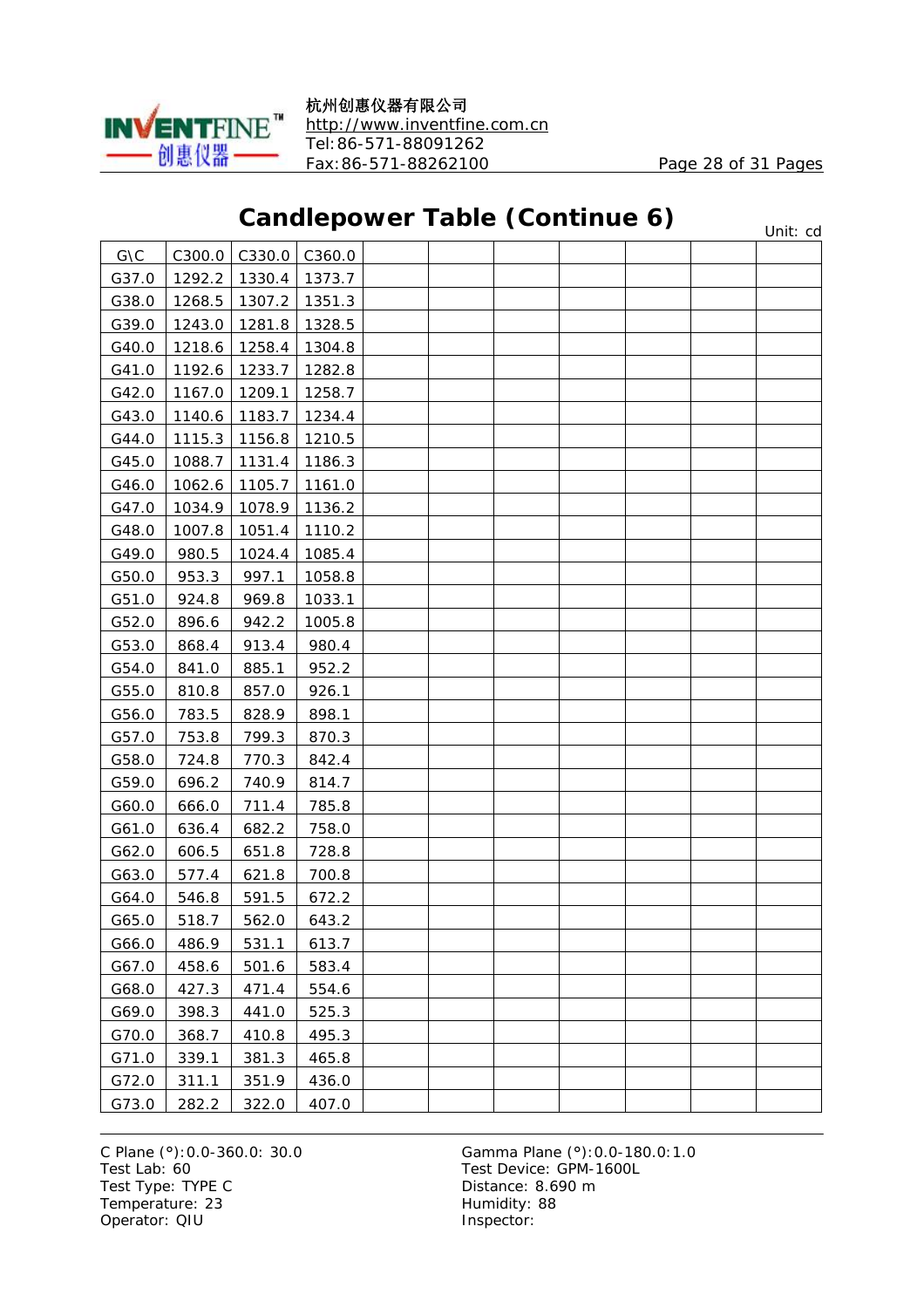

### **Candlepower Table (Continue 7)**

|                |        |        |         | canalopower rapic (commac r) |  |  | Unit: cd |
|----------------|--------|--------|---------|------------------------------|--|--|----------|
| $G\setminus C$ | C300.0 | C330.0 | C360.0  |                              |  |  |          |
| G74.0          | 253.0  | 292.0  | 378.0   |                              |  |  |          |
| G75.0          | 225.9  | 263.7  | 348.5   |                              |  |  |          |
| G76.0          | 198.0  | 234.5  | 319.7   |                              |  |  |          |
| G77.0          | 171.5  | 206.7  | 290.1   |                              |  |  |          |
| G78.0          | 146.5  | 179.4  | 262.5   |                              |  |  |          |
| G79.0          | 122.1  | 153.6  | 234.1   |                              |  |  |          |
| G80.0          | 98.0   | 127.6  | 206.8   |                              |  |  |          |
| G81.0          | 78.2   | 104.2  | 180.1   |                              |  |  |          |
| G82.0          | 58.6   | 81.6   | 154.9   |                              |  |  |          |
| G83.0          | 42.3   | 61.7   | 129.1   |                              |  |  |          |
| G84.0          | 27.7   | 43.3   | 105.7   |                              |  |  |          |
| G85.0          | 17.1   | 28.2   | 83.4    |                              |  |  |          |
| G86.0          | 9.2    | 16.8   | 63.4    |                              |  |  |          |
| G87.0          | 4.3    | 9.1    | 45.3    |                              |  |  |          |
| G88.0          | 2.9    | 4.7    | 30.1    |                              |  |  |          |
| G89.0          | 2.8    | 3.6    | 18.0    |                              |  |  |          |
| G90.0          | 2.8    | 3.5    | 9.4     |                              |  |  |          |
| G91.0          | 2.8    | 3.5    | 4.8     |                              |  |  |          |
| G92.0          | 2.9    | 3.5    | 4.2     |                              |  |  |          |
| G93.0          | 2.9    | 3.6    | 4.3     |                              |  |  |          |
| G94.0          | 3.0    | 3.7    | 4.4     |                              |  |  |          |
| G95.0          | 3.2    | 3.8    | 4.5     |                              |  |  |          |
| G96.0          | 3.4    | 3.9    | 4.6     |                              |  |  |          |
| G97.0          | 3.5    | $4.0$  | 4.7     |                              |  |  |          |
| G98.0          | 3.7    | 4.1    | 4.9     |                              |  |  |          |
| G99.0          | 3.9    | 4.3    | $5.0\,$ |                              |  |  |          |
| G100.0         | 4.1    | 4.4    | 5.1     |                              |  |  |          |
| G101.0         | 4.2    | 4.6    | 5.3     |                              |  |  |          |
| G102.0         | 4.4    | 4.8    | 5.4     |                              |  |  |          |
| G103.0         | 4.6    | 4.9    | 5.6     |                              |  |  |          |
| G104.0         | 4.8    | 5.1    | 5.7     |                              |  |  |          |
| G105.0         | 4.9    | 5.3    | 5.9     |                              |  |  |          |
| G106.0         | 5.1    | 5.5    | 6.2     |                              |  |  |          |
| G107.0         | 5.3    | 5.7    | 6.3     |                              |  |  |          |
| G108.0         | 5.5    | 5.8    | 6.5     |                              |  |  |          |
| G109.0         | 5.7    | 6.1    | 6.7     |                              |  |  |          |
| G110.0         | 5.9    | 6.2    | 7.0     |                              |  |  |          |

Test Type: TYPE C<br>
Temperature: 23<br>
Temperature: 23<br>
Distance: 8.690 m Temperature: 23 Operator: QIU Inspector: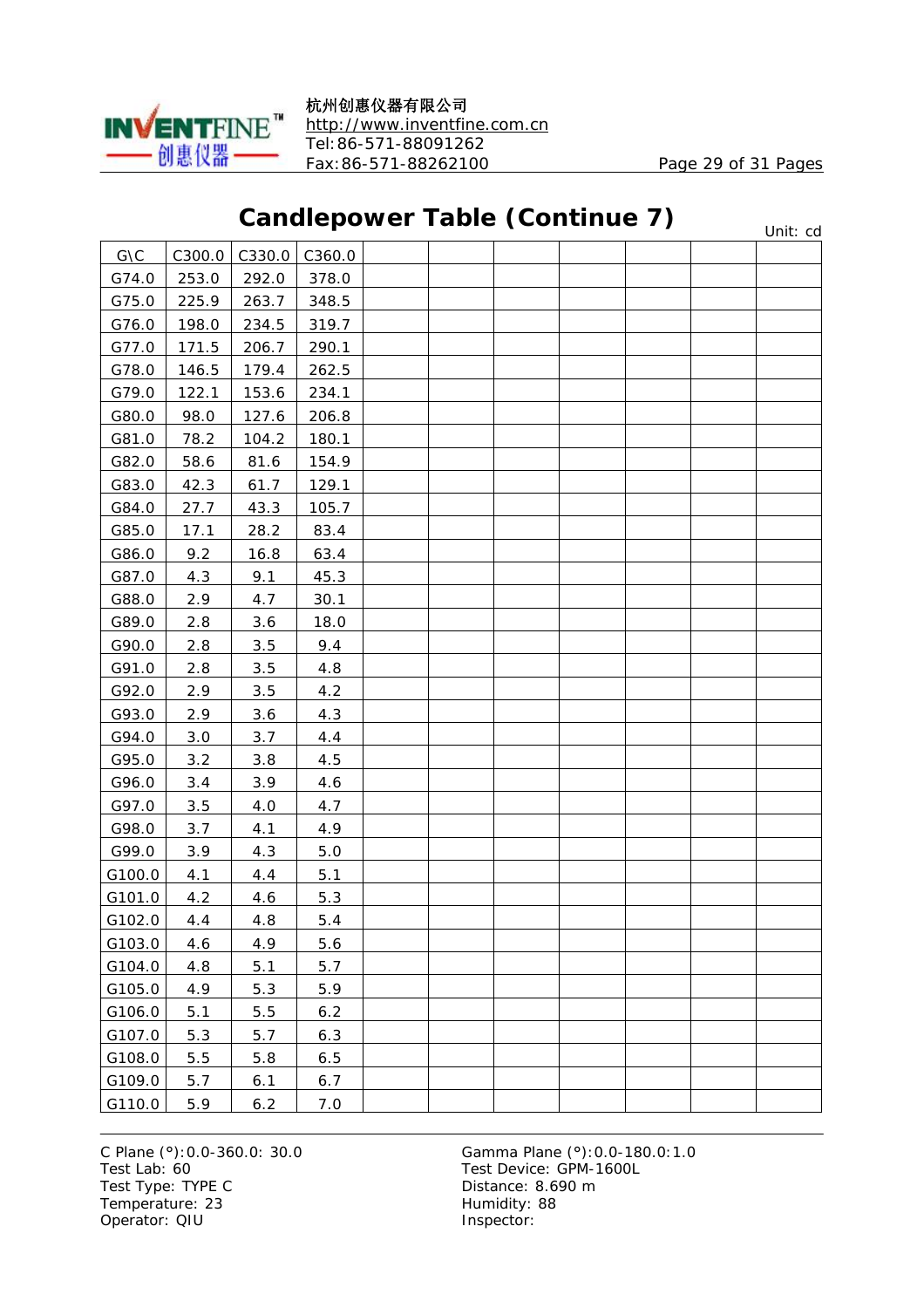

#### **Candlepower Table (Continue 8)**

 $G \setminus C$   $\Big|$  C300.0  $\Big|$  C330.0  $\Big|$  C360.0 G111.0 6.1 6.4 7.1 G112.0 6.3 6.6 7.4 G113.0 6.5 6.8 7.6 G114.0 6.6 7.0 7.8 G115.0 6.8 7.2 8.0 G116.0 7.1 7.3 8.2 G117.0 7.2 7.5 8.4 G118.0 7.4 7.7 8.6 G119.0 7.6 7.9 8.8 G120.0 7.8 8.1 9.0 G121.0 8.0 8.3 9.2 G122.0 8.2  $\begin{array}{|c|c|c|c|c|c|} \hline \end{array}$  8.5  $\begin{array}{|c|c|c|c|c|} \hline \end{array}$  9.4 G123.0 8.4 8.6 9.6  $G124.0$  8.6 8.8 9.8  $G125.0$  8.8 9.1 0.0  $G126.0$  9.0 9.3 10.2 G127.0 9.2 9.4 10.4 G128.0 9.4 9.6 10.6 G129.0 9.6 9.9 10.8  $G130.0$  9.9 10.1 11.1 G131.0 10.1 10.3 11.2 G132.0 10.3 10.6 11.5  $G133.0$  10.5 10.8 11.7 G134.0 10.7 11.0 11.9  $G135.0$  11.0 11.2 12.1 G136.0 11.2 11.5 12.4 G137.0 11.4 11.7 12.6 G138.0 11.6 11.9 12.9 G139.0 11.9 12.1 13.1 G140.0 12.1 12.4 13.3 G141.0 12.3 12.6 13.5  $G142.0$  12.6 12.9 13.7  $G143.0$  12.9 13.1 14.0  $G144.0$  13.1 13.3 14.1  $G145.0$  13.3 13.5 14.4  $G146.0$  13.6 13.8 14.6  $G147.0$  13.8 14.0 14.8 Unit: cd

Test Lab: 60 Test Device: GPM-1600L Test Type: TYPE C Distance: 8.690 m Temperature: 23 Humidity: 88 Operator: QIU inspector: